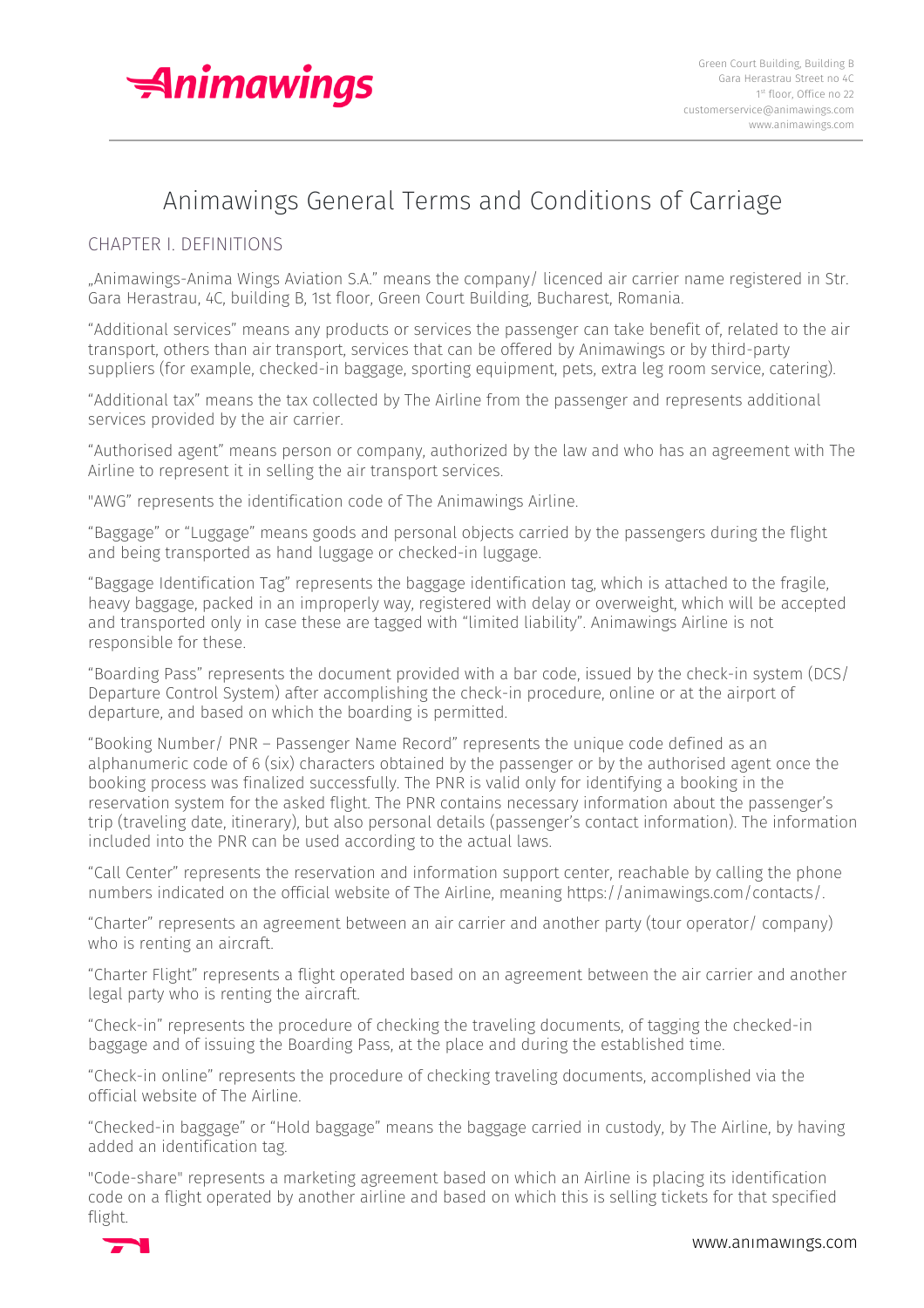

"Connections" represents the link between 2 (two) or more segments of flight, operated one-way, booked by the passenger in only one traveling ticket.

"Connected flight" means a flight with an intermediated stop which requires to switch the crew and the flight number.

"Contractual conditions" represents the accepted terms at the time of creating the booking, named also General Terms and Conditions of Carriage.

"Convention" represents any of the below instruments:

- Warsaw Convention (1929);
- Guadalajara Convention (1961);
- Montreal Convention (1999);
- Tokyo Convention (1963);
- Regulation (CE) No. 261/2004 of The European Parliament and The Council on February, 11th 2004;
- The Communication of The Commission regarding the interpretation of The Regulation (CE) No. 261/2004 of The European Parliament and The Council in establishing the common rules regarding the compensation and passengers' assistance in case of denied boarding and cancelation or extended flights delay and of The Regulation (CE) No. 2027/1997 of The Council regarding the air carrier liability in case of accidents such as it was modified by The Regulation (CE) No. 889/2002 of The European Parliament and The Council (2016/C 214/04);
- Regulation (CE) No. 2111/2005 of The European Parliament and The Council on December 14th, 2005;
- Regulation (CE) No. 2027/97 of The European Parliament and The Council on October, 09th 1997;
- Regulation (CE) No. 1107/2006 of The European Parliament and The Council;

Referenced to The International Regulations, The European Regulations and The National Regulations is considered as including any change, amendment, rectification and refresh of all these.

"Crew member" means an empowered Animawings representative to execute tasks on board, according to the aeronautic procedures.

"Damage" represents the prejudice caused by physical injury or death of a passenger, the loss, the deterioration or theft of the checked-in baggage, the lack of content or any other loss which results or is connected by air transport or our others secondary services.

"Damage caused by the passenger" represents the prejudice caused by the passenger to the air carrier.

"Days" means the calendar days.

"DEPA" means the person who has a removal order and who is accompanied by a special escort of the authorities from that state.

"DEPU" means the person who has a removal order and who is not accompanied by a special escort of the authorities from that state.

"Domestic flight" means a flight operated with departure airport and arrival airport, in the same country.

"DST / SDR" or "Special Drawing Rights" means the special drawing rights being considered a virtual currency of the World Monetary Fund. The value of DST is based on a bucket of five international currencies: the American Dollar, Euro, the Chinese Renminbi, The Japanese Yens and The British Pound.

"EURO" represents the currency agreed by The European Commission according to Articles 118 and 123, included in the Agreement of establishing The European Community. This is the official currency of Euro Zone.

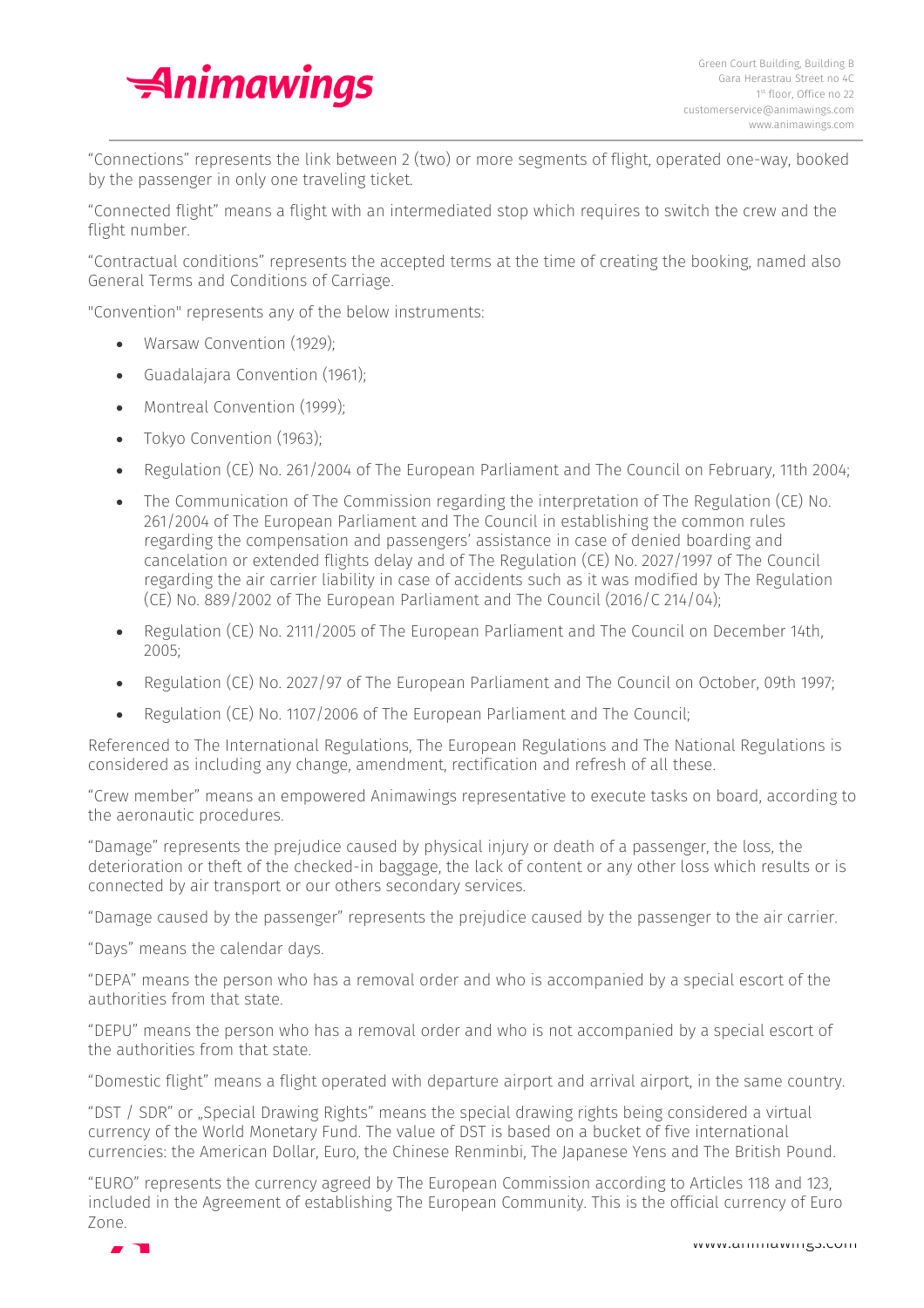

"Excess Baggage" means the baggage exceeding the maximum allowance indicated on the traveling ticket.

"Fare base" represents the ticket tariff level at the moment of searching in the booking system of Animawings.

"Flight" means the air transport of passengers and their luggage, starting with block off (the moment the aircraft begins to move, either from a boarding gate or from a parking stand, for take-off) and ending with block on (the moment the aircraft reaches a final stop, either at a gate or at a parking stand, after landing).

"Flight segment" represents one single flight, operated between 2 (two) points (airports).

"Flight with stop" represents a flight with an intermediated stop, but which does not require to switch the crew and/ or the flight number.

"Forbidden objects" means weapons, explosives and other provisions, articles or dangerous goods, like any other forbidden objects considered by The Airline.

"Group" represents minimum 10 (ten) passengers travelling together on the same route and date, based on a finalized agreement with the air carrier.

"Hand baggage" or "Carry-on Luggage" means any baggage, other than the checked-in baggage, which is carried by the passenger during the whole trip.

"Infant" represents a type of passenger, aged between 0 and 24 months, at the traveling date, both departure and return. No seat is given to an infant who must always be accompanied by an adult. An adult may accompany only one infant.

"International flight" means a flight operated between, at least, two countries, including any possible stop between the departure airport and the arrival airport.

"Itinerary" means a notification of the air transport services, issued for the passenger based on a booking process, which contains the name and the flight details (the departure airport, the arrival airport), the departure time, the arrival time, the seat number (in case this is reserved), but also references to The General Terms and Carriage Conditions.

"Electronic coupon" means that part of the traveling ticket issued by Animawings or behalf of Animawings, where is mentioned the flight segment the passenger is willing to use, and which needs to be in possession of the passenger.

"Major Force" represents those unusual and unforeseeable circumstances, beyond passenger's and Airline's control, the consequences of which could not have been avoided even if all precautionary measures had been applied.

"Mandatory tax" means the tax or levy imposed by government institutions in exchange for services rendered or certain rights. These mandatory taxes are inherent in the performance of the air transport service and include the fuel tax and the airport tax.

"Multi-Sector Flight" represents a flight formed by 2 (two) or more segments of flight, sold under the same booking number, which cannot be separated.

"Passenger" means a person who holds a valid travel document, who travels with the consent of the carrier and who holds a seat on board the aircraft, except for flight crew members.

"Personal Data" represents any information referenced to an identified or an identifiable person (the person who can be easily identified directly or indirectly, by name, by ID number, by location, by online identificatory or by one or more specific elements, such as his physical, psychological, genetical, mental, cultural, or social identity). Animawings collects personal data through its official website:

https://animawings.com/, but also through authorized agents or through other services of Animawings. Animawings can collect, the same, personal data through any interaction with its customers or any other specific entities interested in Animawings services, like phone, internet, or e-mail.

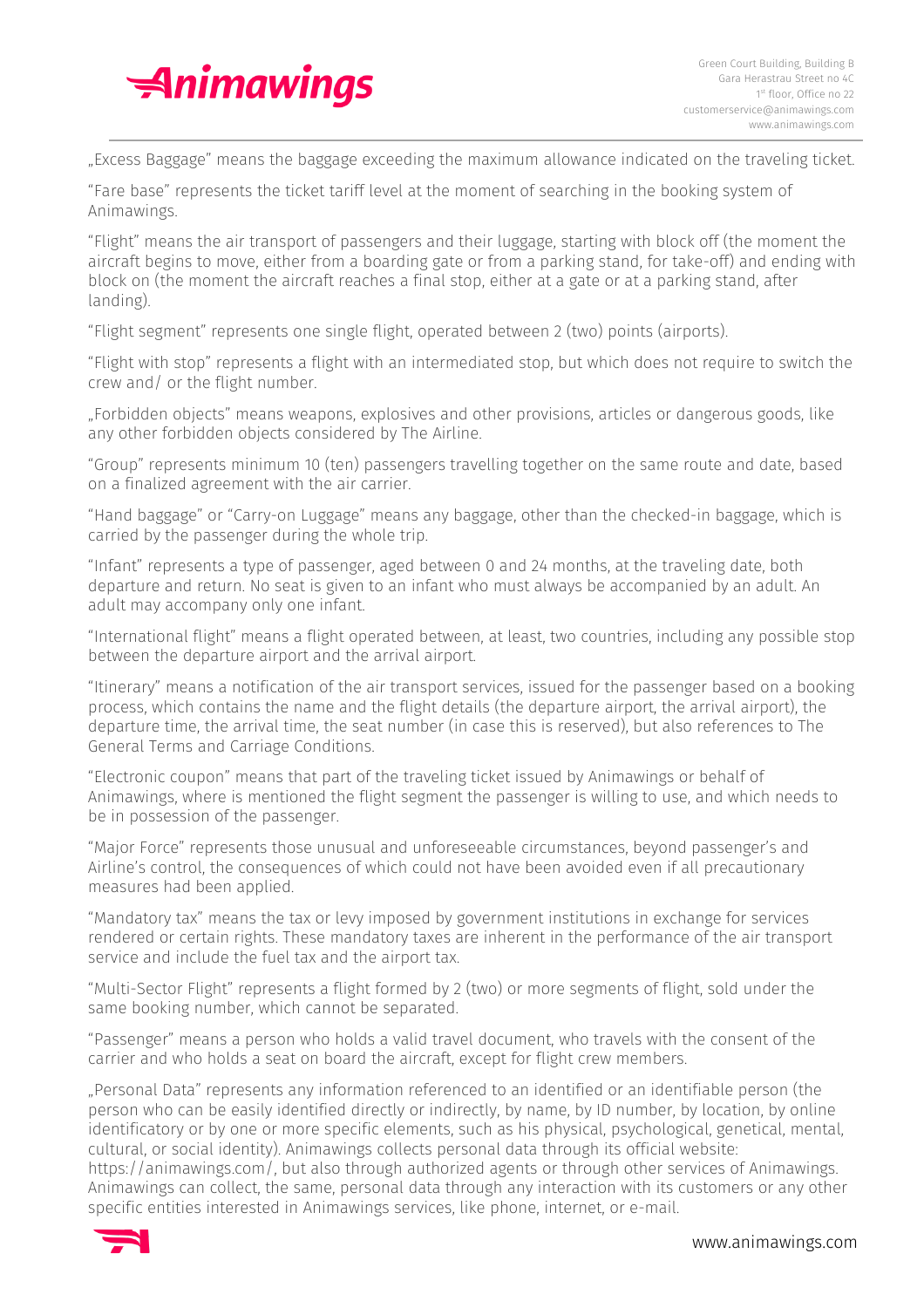

"Person with reduced mobility" means any person who has difficulties such as a physical handicap (sensory or locomotive, permanent or temporary) or emotional, cognitive or any other cause of handicap or age, and whose condition requires proper attention and adaptation of the general available services to his/her needs.

"PIR" means Property Irregularity Report and it represents the delay notification and baggage damage registered at the Lost & Found Baggage Office, before leaving the baggage claim area of the arrival airport. PIR is considered as an indispensable part of any baggage complaint.

"Route" means the itinerary applied to one or more flight segments, with the same flight code, followed by the aircraft from the departure point to the destination airport.

"Special services" represents assistance services offered to the passengers who need these (persons with reduced mobility, unaccompanied minors, etc).

"Stop" represents the point (except the boarding and landing point) mentioned in the schedule as scheduled stop.

"Tag" represents the document issued by an authorized person on behalf of the air carrier only to identify the checked-in baggage. Is contains 2 (two) parts (one attached to the checked-in baggage, the other one detachable and handed to the passenger) which contains information such as: the passenger's name, the traveling date, the flight, the number of registered checked-in baggage pieces, the checked-in baggage weight.

"Tariff" means the value paid for air transport service, reserved by the passenger, for a certain fare base, for a certain route, flight, and date. The Tariff includes mandatory taxes, being considered as inherent for air transport service.

"Tariff Rules" represents the conditions of creating/ issuing a booking reservation according to the services included in the fare bases, mandatory and additional taxes, paid by the passenger to the air carrier.

"Third party" is any company or person, except passengers, representing The Airline or any of its suppliers.

"Ticket" or "Electronic Ticket" means the itinerary issued by Animawings or issued behalf of Animawings, where there is mentioned the passenger's name, the route this will travel on, date and hour of flight, but also other relevant details for traveling.

"Unaccompanied Minor" represents a type of passenger aged between 6 and 14 years, at the traveling date, who travels unaccompanied by an adult. For Romanian Citizens, the maximum age limit for unaccompanied minor is 18 years.

"Website" means the Animawings official internet page https://animawings.com/ available to any customer, to find information regarding The Airline and its services or to find contact details of the Airline.

# CHAPTER II. APPLICATION

# 2.1. GENERAL CONDITIONS

Excluding the terms detailed in Article 2.2., The General Conditions of Carriage are applied only to the air transport service offered by Animawings. The General Conditions of Carriage mentioned on the traveling ticket, on the electronic coupons, on the identification tags or any other traveling document accepted by the air carrier are the subject of these Terms and Conditions of Carriage.

# 2.2. CHARTER OPERATION

For charter operation, The General Terms and Conditions apply if they are detailed into the Charter Agreement.

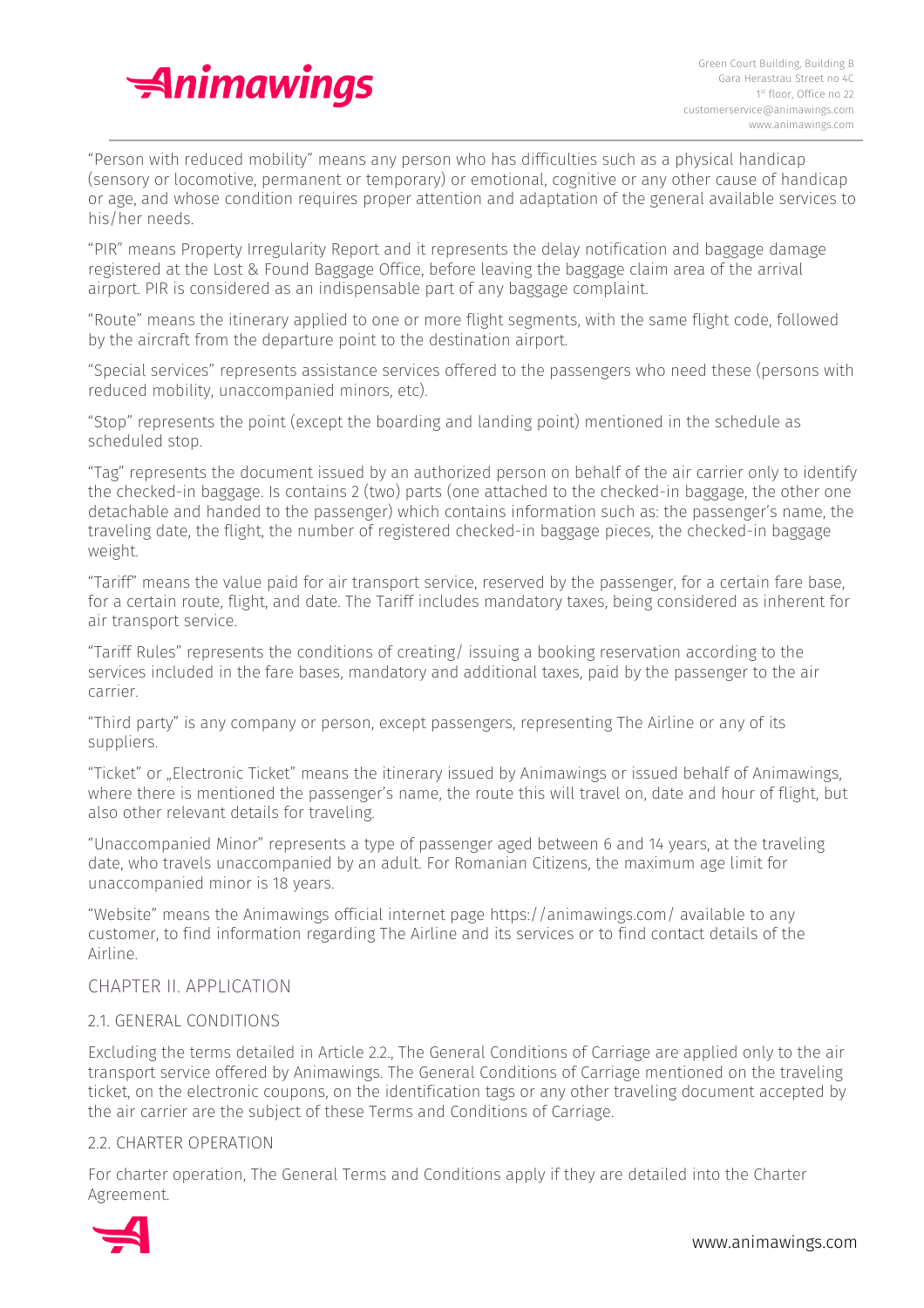

# 2.3. RIGHT OF PREVALENCE

In case of inconsistencies between The General Terms and Conditions of Carriage and other provisions, the air carrier may stipulate in connection with certain issues, these Terms and Conditions of Carriage shall prevail.

# CHAPTER III. TICKETS AND BOOKING PROCESS

## 3.1. GENERAL PROVISION REGARDING THE TICKETS

The ticket or the electronic ticket, together with The General Terms and Conditions of Carriage and other rules and important information shown on the official internet page of the air carrier (https://animawings.com/), represent The General Terms and Conditions of Carriage agreed between passenger and Animawings.

Animawings will transport only that passenger indicated on the traveling ticket or on the electronic ticket and who is obliged to present a valid ID document according to the destination, domestic or international, and to the law.

For school trips, maximum 12 minors accompanied by one adult are allowed.

## 3.2. BOOKING AND ISSUING THE TICKET

The passengers can reserve the traveling tickets for Animawings flights by using the below channels:

- a. Animawings ticketing offices.
- b. Call Center Department.
- c. Official website https://animawings.com/;
- d. Authorized agents by Animawings.

The booking process for a ticket and for a certain Animawings flight is completed only when the payment is fully processed. The Animawings booking system will issue the ticket (e-ticket) associated with a reservation at the same time with the trip itinerary and the payment transaction confirmation. This confirmation will be sent via e-mail, via SMS or printed, depending on the channel the passenger chose to book on.

For internet bookings, including the bookings made on the official Animawings website, the booking number will be shown on the screen, once the transaction was successfully finalized and, after that, sent via e-mail. Animawings strongly recommends printing the electronic ticket since this document contains information which may be required during the check-in procedure. Passengers do not need to reconfirm a flight for which they already have a booking number. The passenger is responsible to check if he/she received the above documents (meaning ticket, itinerary, and payment confirmation) on the provided email address, and, in case any of these documents was not delivered, the passenger needs to contact Animawings, by calling the Call Center Department, and to indicate this situation and to ask to receive a resolution.

Animawings is not responsible in case the passenger does not present at the check-in desk, in the departure airport , the payment confirmation and the ticket itinerary printed, reason for which Animawings is entitled to refuse boarding of the passenger in question, without being able to benefit from the rights conferred by [Regulation](https://eur-lex.europa.eu/legal-content/EN/TXT/HTML/?uri=CELEX:32004R0261) (EC) no. 261/2004 regarding the granting of compensations.

The passenger is fully responsible for providing correct personal contact data in order to receive the booking confirmation and the electronic ticket.

For any further ticket change, once the booking was completed, the conditions detailed in Article 3.3. of this agreement will be applied.

3.3. TICKET CHANGES

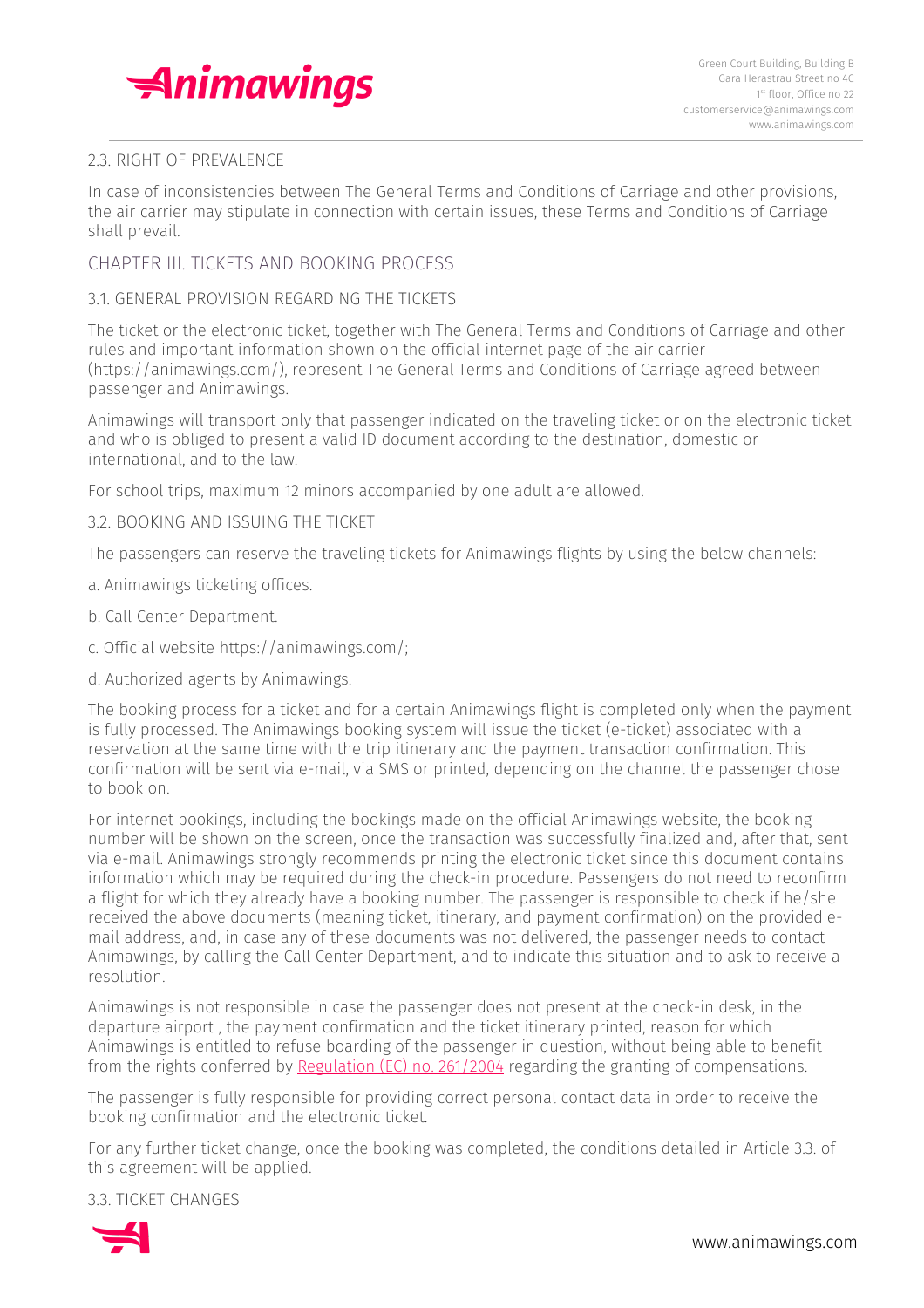

The Electronic Ticket bought by the passenger either online or through an authorised agent, shall be valid only for the route identified on it and for the Passenger whose name is specified on the Ticket, from the place of departure to the destination, on the day and for the flight specified on such ticket.

In case the passenger wishes to change any travel-related data, such as date, route and/ or name change, the passenger needs to contact the air operator with maximum 4 hours before the initial departure hour and according to The General Terms and The Conditions of Carriage of Animawings. Such changes may trigger another calculation of the tariff and the payment of a penalty fare according to the conditions related to the application of the tariff. The passenger may accept the new price or maintain the initial ticket. The rules governing the change of the Electronic Ticket are detailed in The General Terms and Conditions of Carriage which are listed on the official internet page.

The booking change can be made up to 4 hours before the departure time and it is possible even if the online check-in formality was done. In such case, once the passenger made all the changes, the online check-in formality needs to be redone and The Boarding Pass reprinted. If the changes were made with less than 12 hours before the departure time, the check-in formality will be done in the airport.

In case the booking change is made online, this change is applied to all passengers in the original booking. In case the change is needed only for some of the passengers in the original booking, the passengers will need to contact The Call Center Department.

Name changes are no longer allowed if the ticket itinerary includes several flight segments, and the travel date for one of the segments has passed. Date or route change is allowed at a fare class superior or at least equal to the one at which the initial ticket was purchased.. The bookings issued for Light Wings bundle are not eligible for any change.

## 3.4. ASSIGNMENT

Animawings reserves the right to offer any seat to the passengers, and they must accept it based on the offered availability. Animawings has the right to reassign the passengers' seating in the aircraft, even after boarding, if this is mandatory due to operational, safety and security reasons.

If passengers paid for preferential seats, but due to operational, safety or security reasons, these could not be used, being relocated to other seats specific to an inferior fare base than the one initially chosen, the air carrier will not refund the difference, or the price paid for the initial preferential assignment.

#### 3.5. BOOKING CANCELATION

The price paid for Animawings bookings is not refundable. In case the passenger decides to cancel the trip with the air carrier, he/she can request the refund of airport taxes, but not more than 30 (thirty) days after the initial travel date, and with the provision of paying a processing fee. None of the other amounts paid by the passenger is refundable if the price conditions do not specify something else.

In case of death of serious illness which makes it impossible for the passenger to travel, depending on the commercial strategy of The Airline, an option of refund can be accepted and with the provision of paying a processing fee.

If necessary, The Airline may make changes to the travel date, waiving any restrictions or fees, but only if it receives an appropriate supporting document before the date of travel.

# CHAPTER IV. PRICES, TAXES AND TARIFF RULES

#### 4.1. PRICES

The fare will be applied for air transport from the point of departure to the point of destination, according to the flight itinerary. The fare of the travel ticket purchased by the passenger will be calculated in accordance with the Animawings fares, valid on the date of purchase of the travel ticket. The fare represents the equivalent value of the air transport service, booked by the passenger, for a certain fare family, for a certain route, flight, and date. The tariff includes the mandatory taxes, inherent to the performance of the air transport service.4.2. TAXES

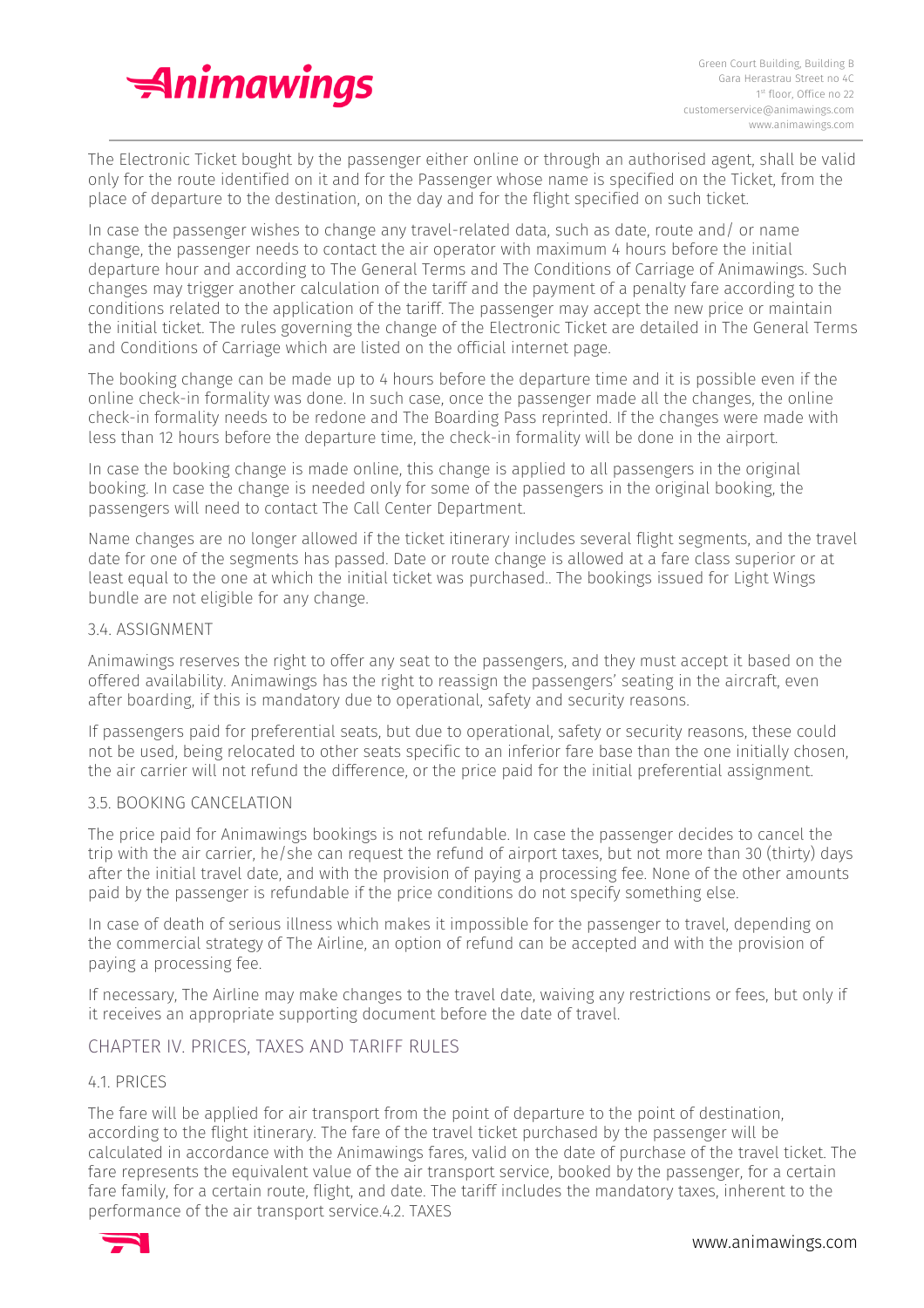

## 4.2.1. MANDATORY TAXES

The mandatory tax is defined as the tax imposed by the governmental institutions in exchange of provided services and rights. These mandatory taxes are inherent to air transport service and include the fuel fee and airport taxes. For more details, please check the Taxes and Tariffs [Section](https://animawings.com/en/taxes-and-tariffs) on the Airline [website.](https://animawings.com/en/taxes-and-tariffs)

#### 4.2.2. ADDITIONAL TAXES

The additional taxes mean the taxes the passenger is paying to the air carrier in exchange of provided additional services.

For more information, please check The Taxes and Tariff section on The Airline website.

#### 4.3. TARIFF RULES

These are the 3 (three) bundles offered by The Airline and herein the passenger may find all the details:

Light Wings

- The lowest available fare;
- Free check-in:
- 1 small hand luggage with maximum dimensions of 40x20x28 cm and maximum weight of 6 Kg;
- This fare does not allow the change of the travel date nor the cancellation.

## Speedy Wings

- The lowest available fare;
- Free check-in:
- 1 small hand luggage with maximum dimensions (40x20x28 cm) and maximum weight of 6 Kg;
- 1 additional hand luggage with dimensions of maximum 55x40x20 cm and weight of maximum 10 Kg;
- Possibility to select the seat on the plane, except for the first row and Extra Leg Room seats.

#### Comfort Wings

- The lowest available fare;
- Free check-in;
- 1 small hand luggage with maximum dimensions of 40x20x28 cm and maximum weight of 6 Kg;
- 1 additional hand luggage with dimensions of maximum 55x40x20 cm and weight of maximum 10 Kg;
- 1 hold baggage with maximum dimensions of 100x80x30 cm and with a maximum weight of 23 Kg;
- One-time date changes free of charge; price difference can be applied;
- Possibility to select the seat on the plane, including the seats located in the first row and the Extra Leg Room (subject to availability);
- Free meal;
- 50% discount on the ticket cancellation fee;
- Free priority boarding.

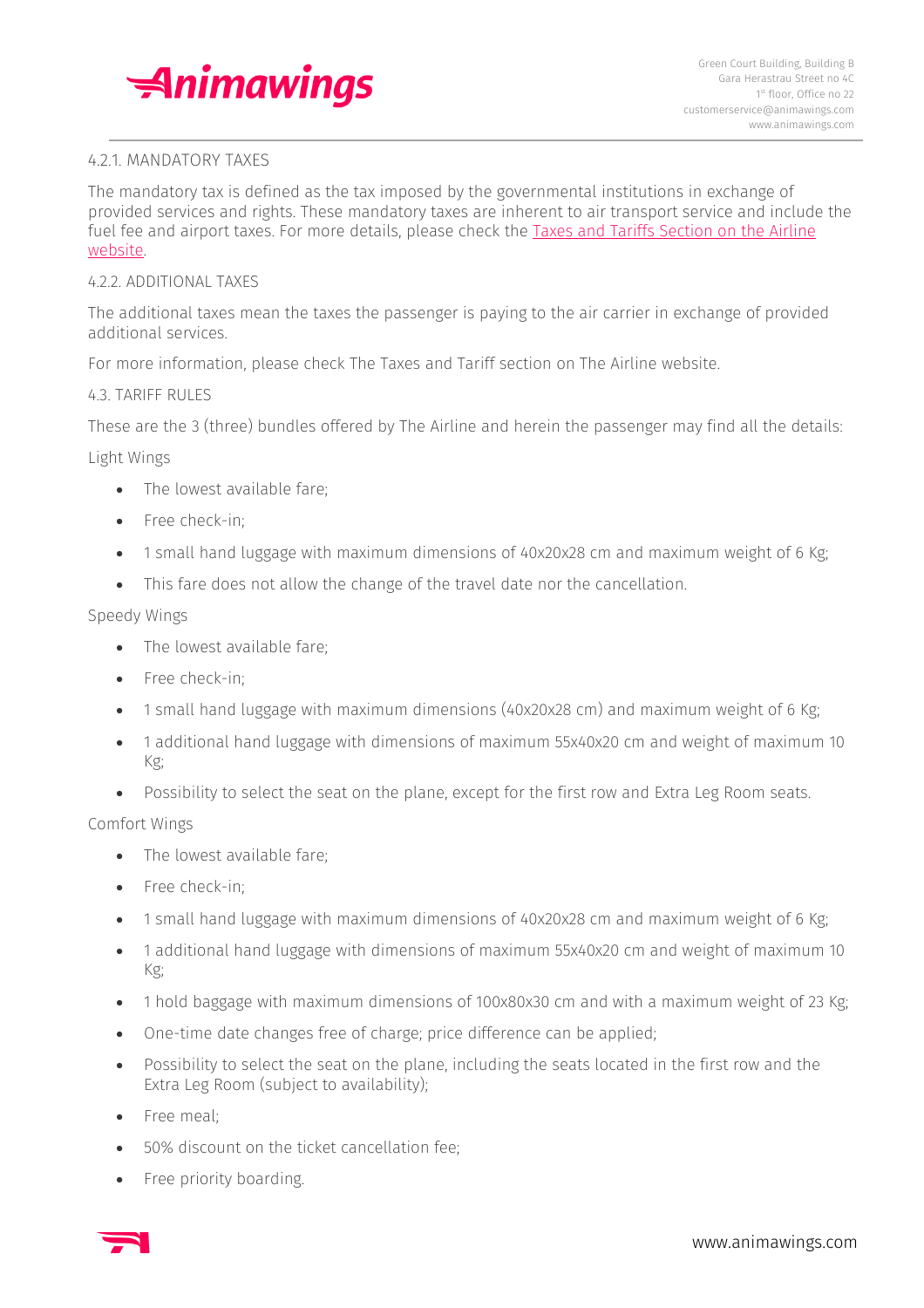

## 4.4. PAYMENT AND CURRENCY

The payment of the full amount of the booking represents the last step the passenger needs to make in the whole booking process, this is considered mandatory to receive the electronic ticket, the itinerary, and the payment confirmation.

The prices, the mandatory and additional taxes are paid in EUR. Even if the amounts are displayed in EUR, RON, or USD, these will be converted in EUR at the end of the booking process.

Animawings is using an internal currency convertor applied to all amounts converted from RON or USD in EUR. The traveling ticket can be paid by:

- Card
- Cash
- Bank transfer

## 4.4.1. Card payment

In case the passenger wants to finalize the payment using a card, the system will redirect him to plati.online for safety transactions. The payment can be finalized using the below types of cards depending on the chosen currency: Visa, Mastercard, Maestro.

The payments need to be authorized by the card owner, the air carrier keeps the rights to cancel the reservation, without any notification, if there is any reasonable reason to consider the transaction as a fraud. Such situation can be determined by the following:

- The passenger cannot provide, if asked, contact data of card owner in order to proceed with the security check;
- The card owner did not authorize the payment and claims that the reservation was made fraudulently;
- There is a fraud history of previous payments initiated by the passenger or the card owner;
- The provided information which is necessary to finalize the payment is incorrect/improper/ contradictory/ are related to a fraudulently behaviour.
- There have been several attempts to make the payment, contradictory data being introduced.

# CHAPTER V. PASSENGER'S PERSONAL DATA

The passenger's personal data provided by him at the time of booking is processed and used by Animawings for the following purposes: complete the booking, purchase and issuance of the ticket, air transportation and related services, accounting, invoicing and audit (including verification of credit cards or other cards) to facilitate border and customs control procedures for safety, security, health, administrative and legal purposes, for statistical and marketing analysis, for testing its own system, its maintenance and development, to develop and deliver services, and to improve customer service. It is also possible that this data may be used for marketing studies by other companies that are not part of the Animawings group.

Personal data processed under a contractual obligation are retained for specified periods of time that can be viewed in the [Company's](https://animawings.com/en/privacy-policy) Privacy Policy. After the expiration of these time periods, processed personal data will be erased/ destroyed. Passenger's personal data is processed by Animawings and communicated to certain contractual partners for the provision of contracted services, such as Animawings offices, authorized agents, credit companies and card issuers, government agencies processing data, and other companies that are involved in the transportation of the passengers concerned, but only for the purposes set out above. These also include sending personal data outside Romania.

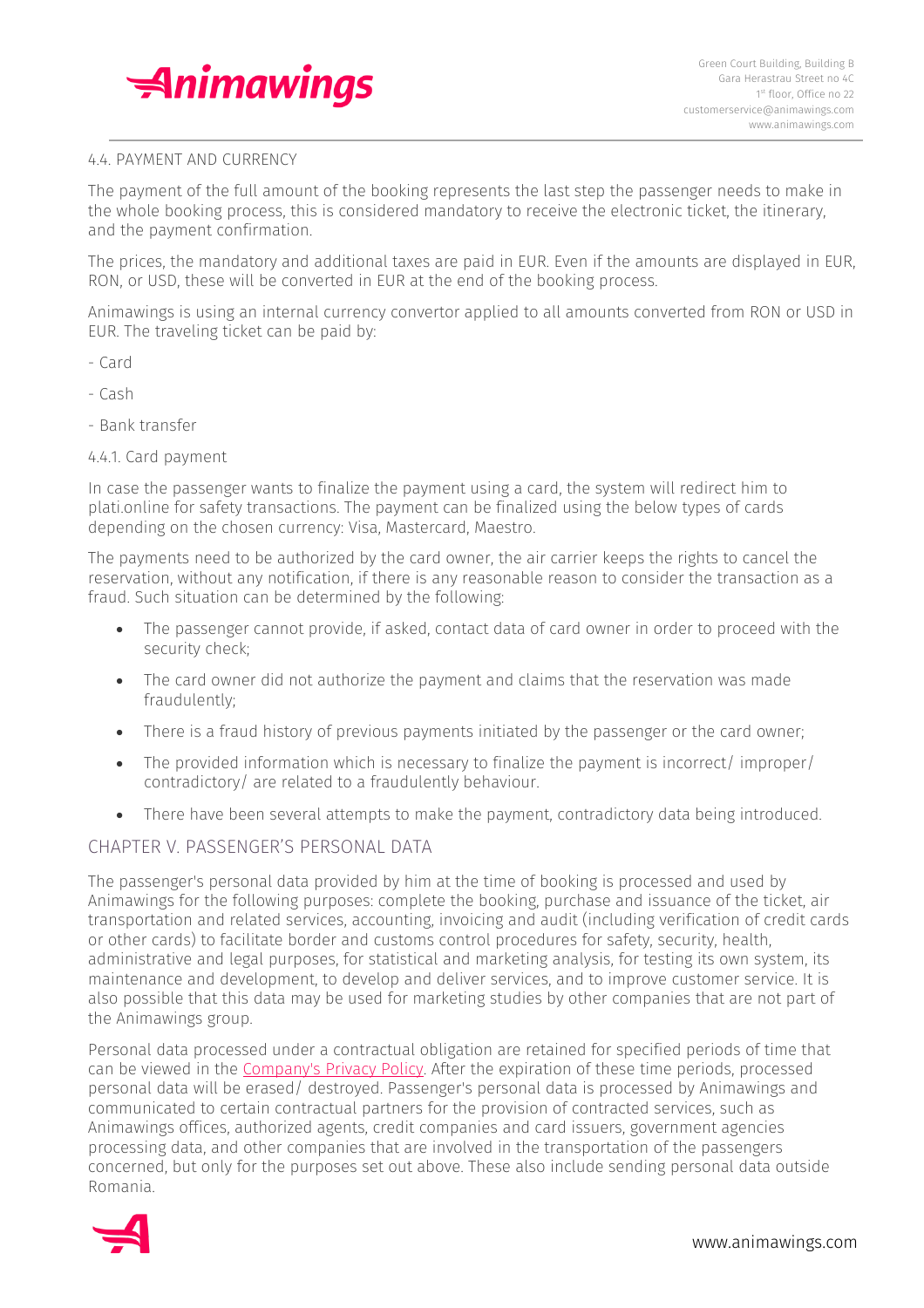

Passenger's personal data will be disclosed to public authorities upon request, in accordance with applicable law. In the context of the processing of the passenger's personal data for the above purposes, the latter has the following rights: the right of access and the right to request the rectification or erasure of personal data, the right to oppose the processing, the right not to be subject to an automatic decision (including the creation of profiles), the right to data portability, the right to lodge a complaint with the National Supervisory Authority for Personal Data Processing and the right to appeal to the competent courts. Both the passenger and the person who is booking the tickets, declare that they acknowledge the fact that Animawings can use the personal data (name, e-mail address, telephone number, nationality, date of birth) to enable the electronic transaction and to process this information.

If the passenger does not wish to receive any information, marketing communications on behalf of Animawings and/ or Animawings partners, he/ she is kindly asked to notify The Airline, using the email address mentioned in The General Terms and Conditions of Carriage.

# CHAPTER VI. CONNECTIONS

Animawings is not responsible for flights in connection or for other transport means in connection with its flights. Animawings flights are not sold as being connected with its own flights or with other airlines flights. The passenger is responsible by any own connection, the check-in procedure needs to be accomplished for each connected flight.

## CHAPTER VII. THE CHECK-IN PROCEDURE

## 7.1. THE TIME LIMIT FOR THE CHECK-IN PROCEDURE

In order to complete the check-in, border and boarding formalities, passengers must arrive in time before take-off time. Check-in counters open 3 (three) hours before the departure time written on the travel ticket and close 40 minutes before the flight, the time limit may vary depending on certain flights or airports. Although the aircraft is positioned on the ground, passengers who do not fall within the time limit provided in this article will not be accepted on the flight. Completion of check-in formalities is the sole responsibility of the passengers. Passengers who do not show up in time for boarding, for whatever reason, or who lack the necessary travel documents, will not be accepted to travel, Animawings not being responsible for the financial losses caused.

#### 7.2 CHECK-IN OBLIGATIONS

The check-in service at the airport is free, regardless of the route the passenger will travel.

During the check-in procedures, the passengers are obliged to present the travel ticket, the valid identity card or passport (as the case may be), the documents necessary to enter the destination country (visa), the hold baggage / luggage to be weighed, as well as hand luggage to check if it falls within the weight and size limits.

Given the COVID-19 pandemic, passengers must be informed of the applicable travel regulations and comply with the required conditions before traveling. Details can be found on the website of the Ministry of Foreign Affairs: https://www.mae.ro/en.

#### Important:

From 13 August 2021, only Covid digital certificates (with QR code) will be recognized as documents proving vaccination, testing, or having had the disease when crossing the EU borders. Crossing borders is possible without the existence of these certificates, but in compliance with the national quarantine rules of each state.

#### All persons traveling to Romania must fill in, before making the trip, a health form available here: <https://chestionar.stsisp.ro/>

When leaving for Greece, it is mandatory to fill in the PLF (Passenger Locator Form) through the website https://travel.gov.gr, at least 24 hours before the trip, regardless of the state of origin, by all persons who arrive in this state.

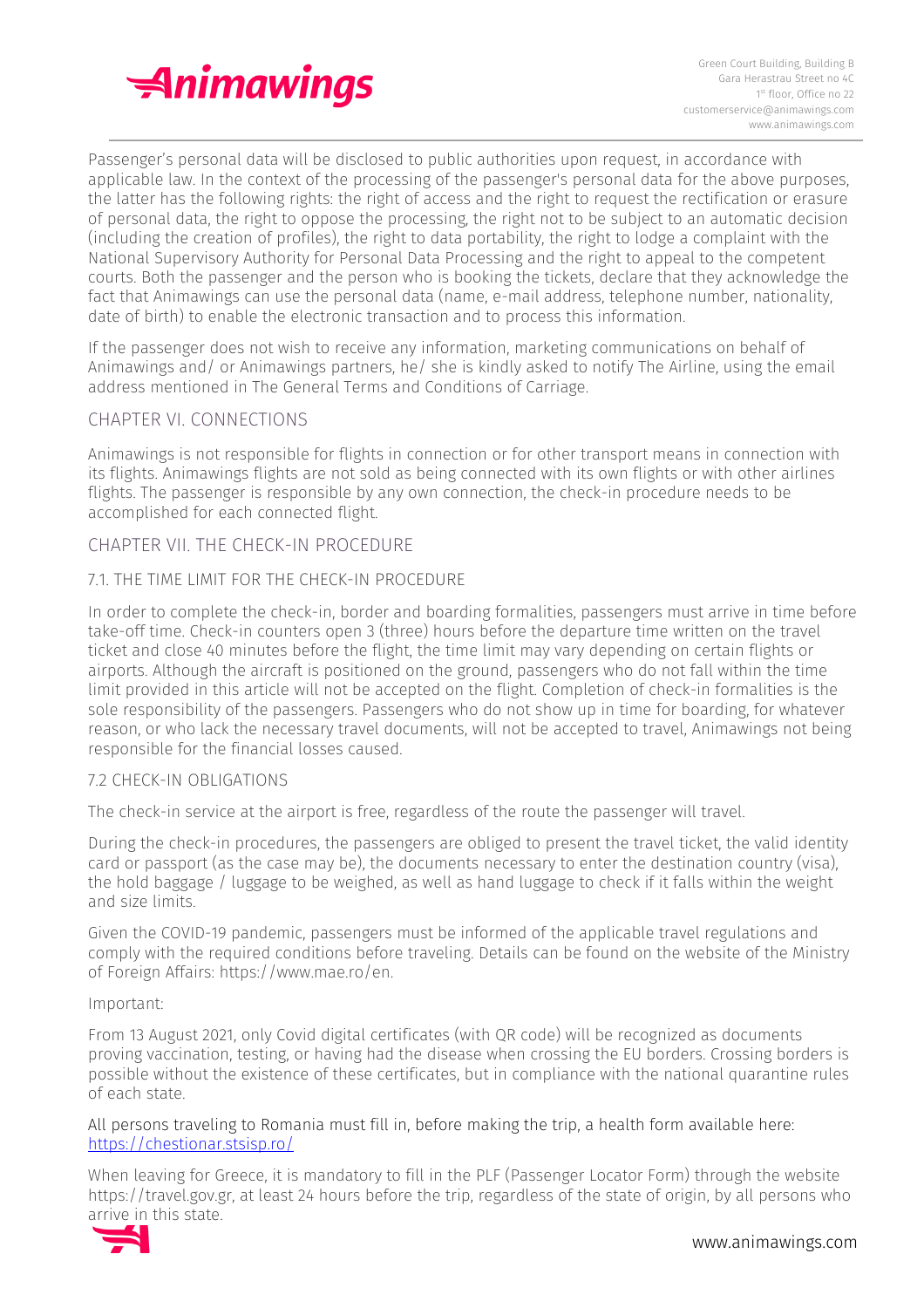

When leaving for Turkey, it is mandatory to fill in the entry form through the portal register.health.gov.tr, with a maximum of 72 hours before boarding. The form will be presented at boarding in physical format (printed) or electronically (on mobile phone / tablet). After completing the form, the HES code will be issued, based on which passengers will have access to domestic transport and accommodation.

All persons traveling to Spain must fill in, before making the trip, a health form through the Spain Travel Health (SpTH) application or the website https://www.spth.gob.es/. If the passenger is a minor or a dependent, the form can be completed by the guardian, who will be responsible for the veracity of the information provided. After completing the form, a unique QR health code will be generated, which will have to be presented (digitally or on paper) at the health check performed at the destination airport. If the form is signed from the application, it will appear in the "My trip" section, and the user will also receive a printable email.

All passengers entering the Arab Republic of Egypt, through any airport, must present a molecular PCRtype test with a negative result for SARS-CoV-2 virus infection, performed no later than 72 hours before the trip or an accredited COVID-19 vaccination certificate, which certifies that they were completely vaccinated 14 days before arrival. The certificate must be recognized by the health authorities of the country of origin and include a QR code, without deletions/ modifications/ additions, and be presented on paper. Children up to the age of 6 are exempted from taking a PCR test upon entering the territory of the Arab Republic of Egypt.

In addition, all persons traveling to the Arab Republic of Egypt must complete, prior to travel, a health form available [here.](https://animawings.com/img/uploads/Blocks/1376/245efcfc-62c5-4c18-9f16-a8bf4d062486.pdf)

Upon return to Romania from Egypt, it is mandatory to appropriately wrap the hold baggage (to be accepted at check-in) in accordance with the security requirements of the Romanian Ministry of Transport, by Order no. 1780/2018.

All passengers must present at the entrance to Tanzania a molecular PCR test with a negative result for SARS-CoV-2 virus infection, performed no later than 72 hours before arrival in this state and will have to fill in a form available on the website: [https://afyamsafiri.moh.go.tz/.](https://afyamsafiri.moh.go.tz/) People arriving in this state must complete the form at least 24 hours before entering Tanzania.

Foreign nationals and residents arriving in or leaving Tanzania may be randomly tested (at their own expense) for SARS-CoV-2 virus infection, including passengers in transit to other destinations (rapid test, the cost being 25 USD).

For special cases where the infant is already 24 months aged at the time of travel and for which the parent/ legal representative already paid the infant tariff, the air carrier has the right to refuse the child for travel if the parent/ legal representative is refusing to pay the difference between the infant tariff and the child tariff.

The responsibility to obtain, hold and submit all entrance, exit and health documents or other documents required by laws, rules, and instructions to travel to/from certain countries is the passengers. Animawings has the right to refuse for travel any passenger whose documents are not according to the laws, rules, or instructions regarding the travel. The Airline is not responsible in any way to the passenger, to obtain the necessary documents for travel or to comply with the laws, rules, requirements or instructions about which the passenger was informed in writing or otherwise, or the consequences of the passenger not obtaining the necessary documents or not complying with the laws, rules, requirements or instructions given.

#### 7.3. TRAVEL DOCUMENTS

The responsibility to obtain, hold and submit all entrance, exit and health documents or other documents required by laws, rules, and instructions to travel to/from certain countries is fully of the passengers. Animawings reserves the right to refuse for travel any passenger whose documents are not according to the laws, rules, or instructions regarding the travel.

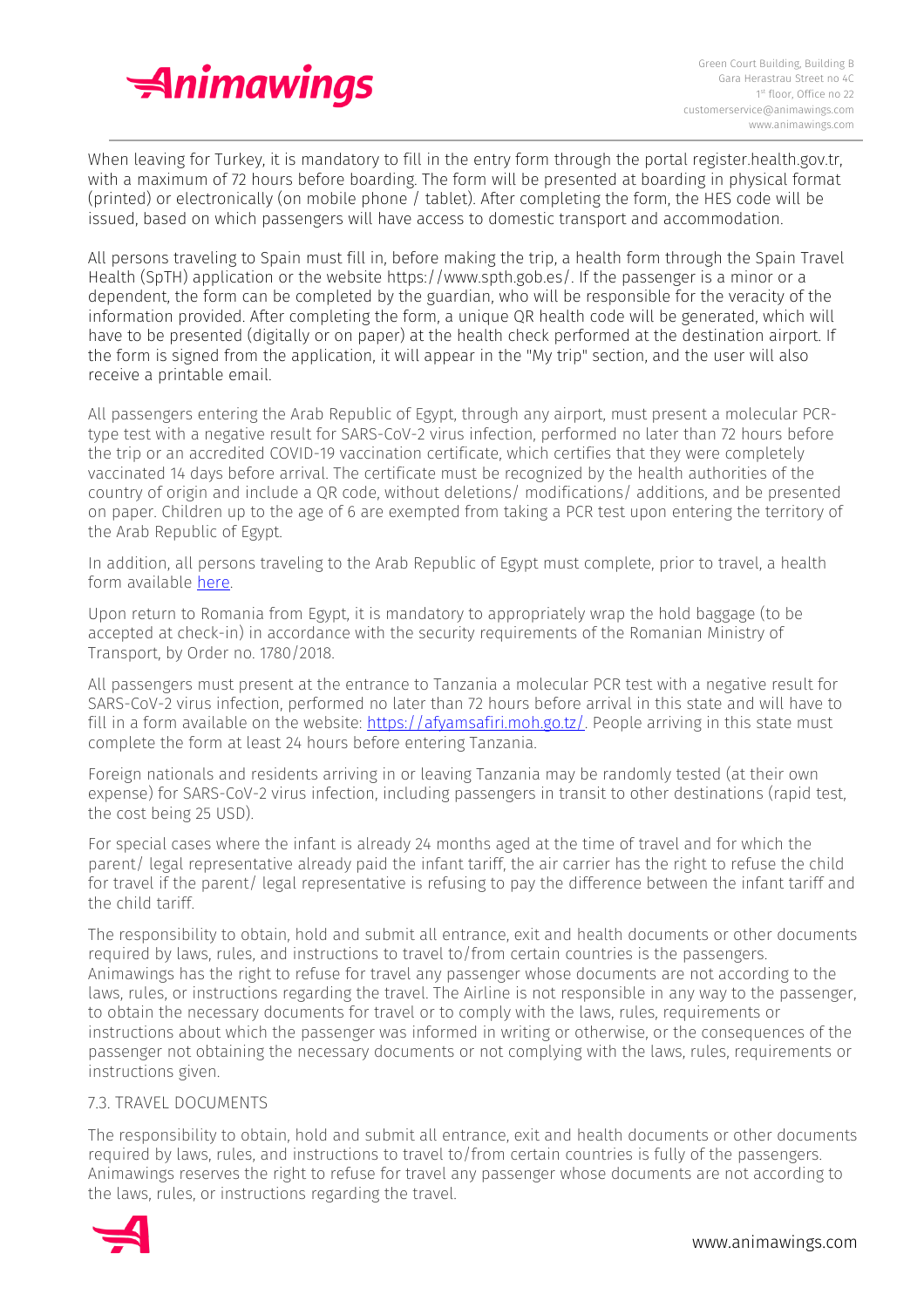

# 7.4. RESPONSIBILITIES UPON ENTRY IN ANOTHER COUNTRY

The passenger is fully responsible for the situations when the customs authorities in the country of destination where he/she has travelled with Animawings refuse his access on the territory and compel The Airline to take the passenger back to the place of departure.

In the case of refusal of entry / immigration, the passenger will pay any fine applied to the air carrier by the Government or by the Immigration Office in question, plus the cost of transport from that country back to his country of origin or other indicated place by the competent authority. Animawings will not reimburse the cost of any flight that the passenger cannot make due to the refusal to enter the destination country and is not responsible for any financial losses.

## 7.5. FINES, PENALTIES, DETENTION COSTS ETC.

If the Airline has the obligation to pay fines, penalties, or other expenses because the passenger did not observe the laws, regulations, orders, or other travel-related requirements in the country of destination or of departure or if The Airline has to obtain for its customer the necessary documents, the passenger has the obligation to pay Animawings back, upon The Airline request, any cost or expense incurred for such purpose. To recover such costs or expenses, Animawings may take into consideration the value of any transport which the passenger did not use or any other funds in the Airline possession. Animawings also reserves the right to recover any fine, penalty or costs in court.

# CHAPTER VIII. BOARDING

## 8.1. BOARDING FORMALITIES

After performing the check-in procedure, the passenger will be informed about the place and time where he/she will have to present in order to complete the security, customs and boarding formalities. Given that the airport authority is responsible for allocating both aircraft slots and boarding gates, Animawings informs passengers that these times may change after the check-in procedure is completed, which is why Animawings is not responsible for changing boarding gate and / or boarding time. In order to avoid any confusion or delays, the passenger will have to follow carefully the announcements made both through the amplification station and on the airport monitors. Animawings informs passengers that the boarding gate closes 15 (fifteen) minutes before take-off time. Moreover, in order to avoid unpleasant situations, Animawings advises passengers to take into account that both the security check and the border crossing formalities take time and they must not to be late at the boarding gate.

#### 8.2. SAFETY INSPECTIONS

Under certain circumstances, for flight security reasons, upon the request of governmental institutions or airport authorities, the passenger will have to undergo any necessary checks in connection with him/ her and/or his/ her baggage.

# CHAPTER IX. DENIED BOARDING

#### 9.1. RIGHT OF THE CARRIER TO REFUSE THE PASSENGER TO BOARD

The Airline reserves the right to deny the boarding of one of its passengers if:

a) the passenger is in a visible state of agitation as a result of the consumption of alcohol and / or psychotropic substances, his behaviour may endanger the safety of the flight or may disturb the other passengers of the flight.

b) the passenger's mental or health condition is not good, and he/she does not present the doctor's recommendation regarding his ability to travel by plane.

c) if during a previous flight with our company, the passenger had an inappropriate behaviour, and The Airline has reasons to believe that this will happen again.

d) if the passenger refused to comply with The Airline's conditions regarding the content, shape, and sizes of the checked-in baggage and / or any other objects accepted on board the aircraft.

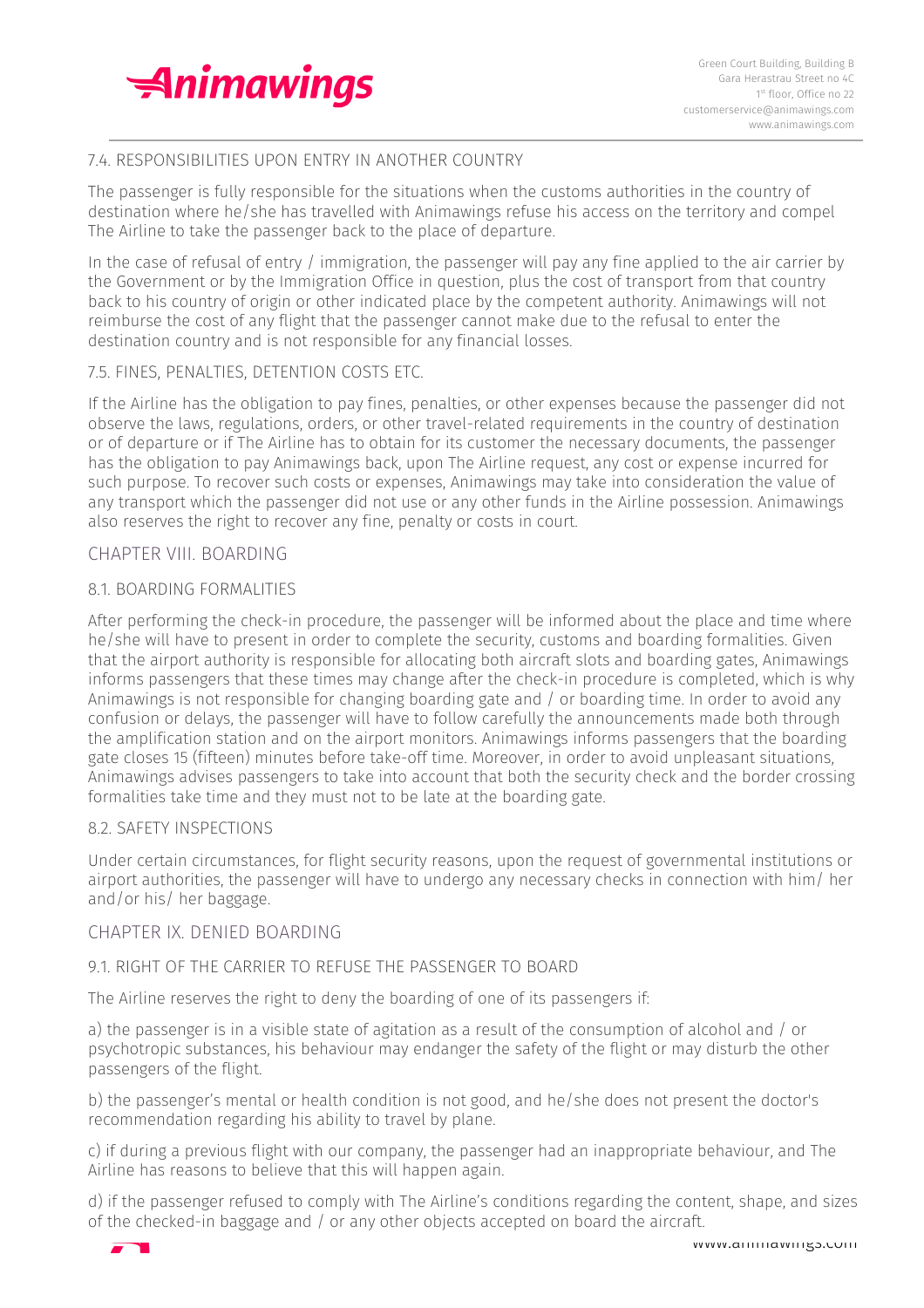

e) if the passenger refused to submit to Security control, either on his/her own person or on his/her luggage.

f) if the passenger failed to pay the tariffs, charges or overcharges related to the flight, valid on the travelling date.

g) the passenger did not meet all the conditions for leaving/ entering the country.

h) if the passenger submits an Electronic Ticket which was illegally obtained, from a company other than Animawings, from agents unauthorized by The Airline or which was reported as being stolen or lost, which is a forgery or if the passenger is incapable to prove that he/ she is the person recorded on the Electronic Ticket.

i) if the passenger fails to observe our instructions regarding flight safety and security.

j) if the passenger behaves choleric and/ or violently, uses threatening words or insults towards the flight crew members, ground staff of the air carrier or other passengers of the flight.

If the passenger gets sick when he/ she is onboard the aircraft and The Airline deems that an emergency landing on the nearest airport in order to receive the necessary medical assistance is for his/ her interest, the passenger will be liable for the payment of the medical expenses and the accommodation costs for his/ her family or friends accompanying him/ her and for the future costs related to his/ her carriage from the unplanned stoppage point to his/ her final destination. The Airline recommends his customers to have a medical and transport insurance valid for the period of travel.

If the air carrier, in its reasonable discretion, has refused to carry a passenger in accordance with the provisions of this Article or if the passenger has been escorted from the aircraft on an unplanned stop, the air carrier may cancel the unused flight segment of the ticket, without the passenger having the right to be transported further. Consequently, the air carrier is not liable for any loss or damage that is alleged to be due as a result of any such refusal to carry the passenger. If, under this Article, the air carrier is forced to refuse boarding of a passenger, and this causes a flight delay, the air carrier is not responsible for this delay.

# CHAPTER X. PASSENGERS WHO REQUIRE SPECIAL ASSISTANCE

#### 10.1. GENERAL INFORMATION

Acceptance for carriage of disabled persons, pregnant women, sick persons, or other persons requiring special assistance depends on a prior arrangement with The Airline.

Animawings does not accept for carriage unaccompanied minor (UM) on its flights.

## 10.2. PASSENGERS WITH DISABILITIES

Animawings offers assistance for passengers with disabilities in accordance with Regulation (EC) no 1107/ 2006 of The European Parliament and of The Council from 05 July2006 concerning the rights of disabled passengers and passengers with reduced mobility when traveling by air. Due to safety and security reasons, the passengers who requires special assistance cannot travel/ use the seats on the first row or at the exits.

Given the principle of social inclusion and non-discriminatory treatment, disabled passengers and those with reduced mobility will receive the necessary assistance according to their special needs without being charged any additional fees.

Animawings assumes and guarantees the transport of the disabled person or person with reduced mobility, subject to availability, during the flight, provided that the passenger is in possession of an electronic ticket for that flight and provided that the specific additional service is requested for each segment at least 48 hours before the published departure time of that flight.

If a person with a disability or reduced mobility is assisted by an accompanying person, the airline will make all possible efforts to assign that person besides the person with disability or reduced mobility, provided a notice is sent to us at least 48 hours before the published departure time of the flight. If it is necessary to use a utility dog certified by the competent authorities, with valid documents, it will be boarded in the cabin provided that the specific additional service is requested, at least 48 hours before

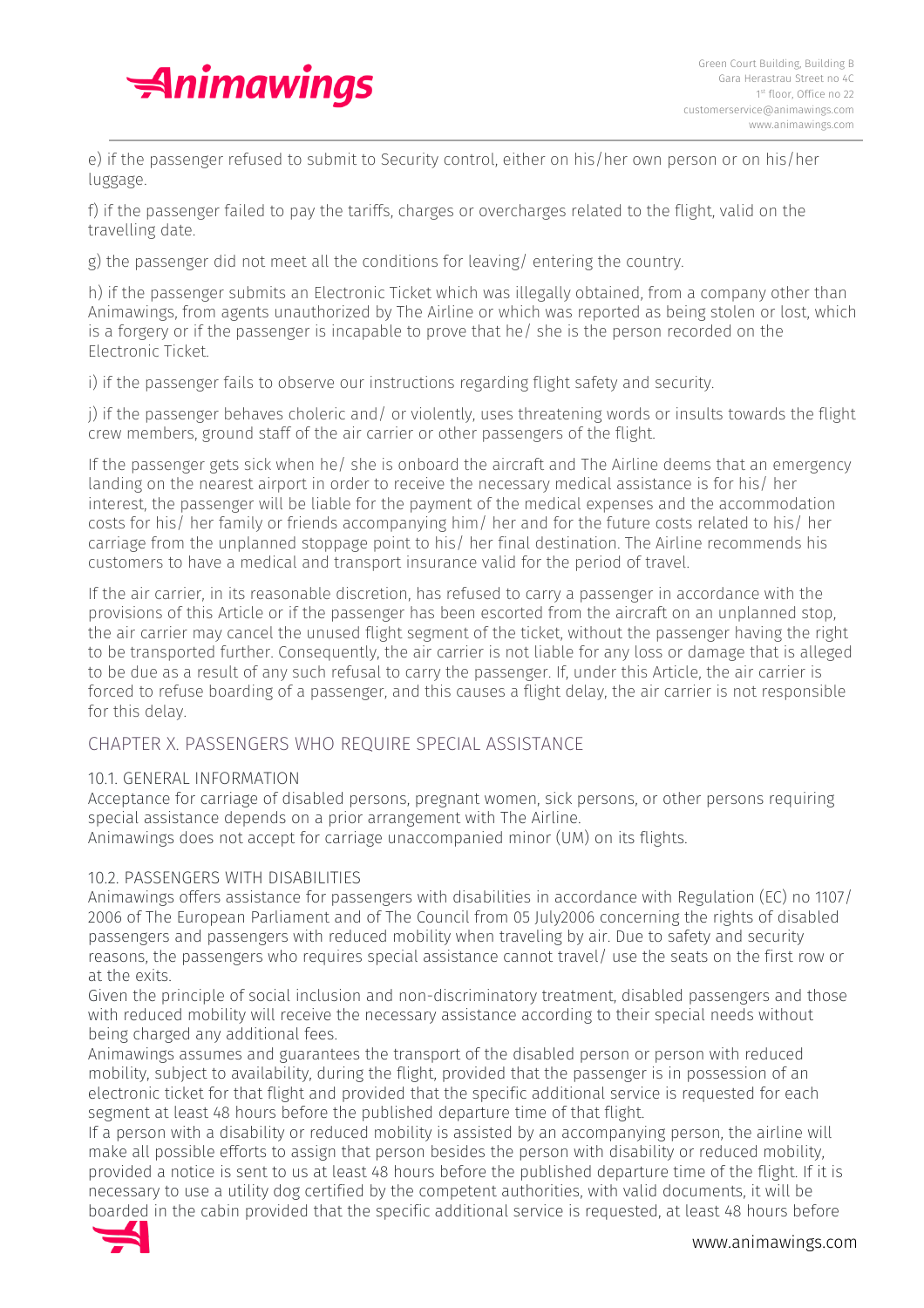

the published departure time of the flight, as well as under the condition that the person assumes the obligation to comply with the domestic legislation specific to the country where the destination airport is located and in accordance with the applicable internal rules regarding the transport of assistance dogs on board aircraft, this type of transport will be done without additional fees.

If the airline is announced through a notice given at least 48 hours before the flight that for a person with disability or reduced mobility it is necessary the transport of up to two pieces of mobility equipment, including electric wheelchairs, Animawings will assume their transport subject to possible limitations of space on board the aircraft, and subject to the application of relevant legislation concerning dangerous goods, transport is done at no extra charge.

Due to safety and security reasons, the transport of oxygen cylinder is strictly forbidden.

If the wheelchairs, other mobility equipment and assistive devices are lost or damaged during handling, during transport on board the aircraft, the passenger to whom the equipment belongs is compensated in accordance with domestic law. If necessary, flight attendants will aid in moving to toilet facilities for disabled people or with reduced mobility.

Animawings and its agents shall make publicly available to persons with disabilities or reduced mobility information regarding special assistance that can be given to them as well as essential information on the flight, within the dedicated and existing section on the Company's website.

If the airline or agents receive notice of a request for specific assistance, Animawings will undertake to transmit this information to all factors involved.

As soon as possible after the departure of a flight, the airline communicates to the governing bodies of the destination airport the number of disabled persons and persons with reduced mobility that are on board the aircraft and require specific assistance.

Animawings may refuse boarding and transport of a disabled person or person with reduced mobility in order to meet applicable safety requirements established by international, community or national law or in order to meet safety requirements established by the authority that issued the air operator's certificate to the air carrier concerned (respectively, the Romanian Civil Aeronautical Authority), or if the size of the aircraft or its doors makes the boarding or carriage of that disabled person or person with reduced mobility physically impossible.

# 10.3. SPECIAL CONDITIONS FOR PREGNANCY

Providing the passenger's pregnancy has been without complications there is no problem flying without medical certificate whilst pregnant until the 28th week. A form (Declaration of Indemnity) must be completed in the airport that the passenger is under 28 weeks of pregnancy.

Passengers who are between 28 and 34 weeks of pregnancy can travel only if a medical certificate is presented at the airport, certificate issued within 10 days before the date of travel and containing the following information: the estimated date of delivery, confirming that pregnancy is without complications, the complete name and telephone number of the doctor. The medical certificate must state that the respective passenger can travel by plane.

The obligation to present the documents provided above, attesting the right to travel, belongs exclusively to the passenger. Animawings reserves the right to refuse boarding to the passenger if she has a special condition. In such cases, the air carrier shall be relieved of all liability. In the absence of this medical certificate, Animawings reserves the right to refuse boarding the passenger in question. If the passenger has a singular pregnancy, without complications, she is not allowed to travel by plane after week 34. If the passenger has a twin pregnancy, or with triplets, etc., without complications, she is not allowed to travel by plane after week 32.

The baby's mother can travel 48 hours after birth, provided the birth is without complications and without surgery. If the birth was done by caesarean section or surgery was required for the mother, the minimum period after which she can travel is 10 days, if she has the approval of the doctor.

CHAPTER XI. THE BAGGAGE

11.1. THE CHECKED-IN LUGGAGE

11.1.1. General Rules

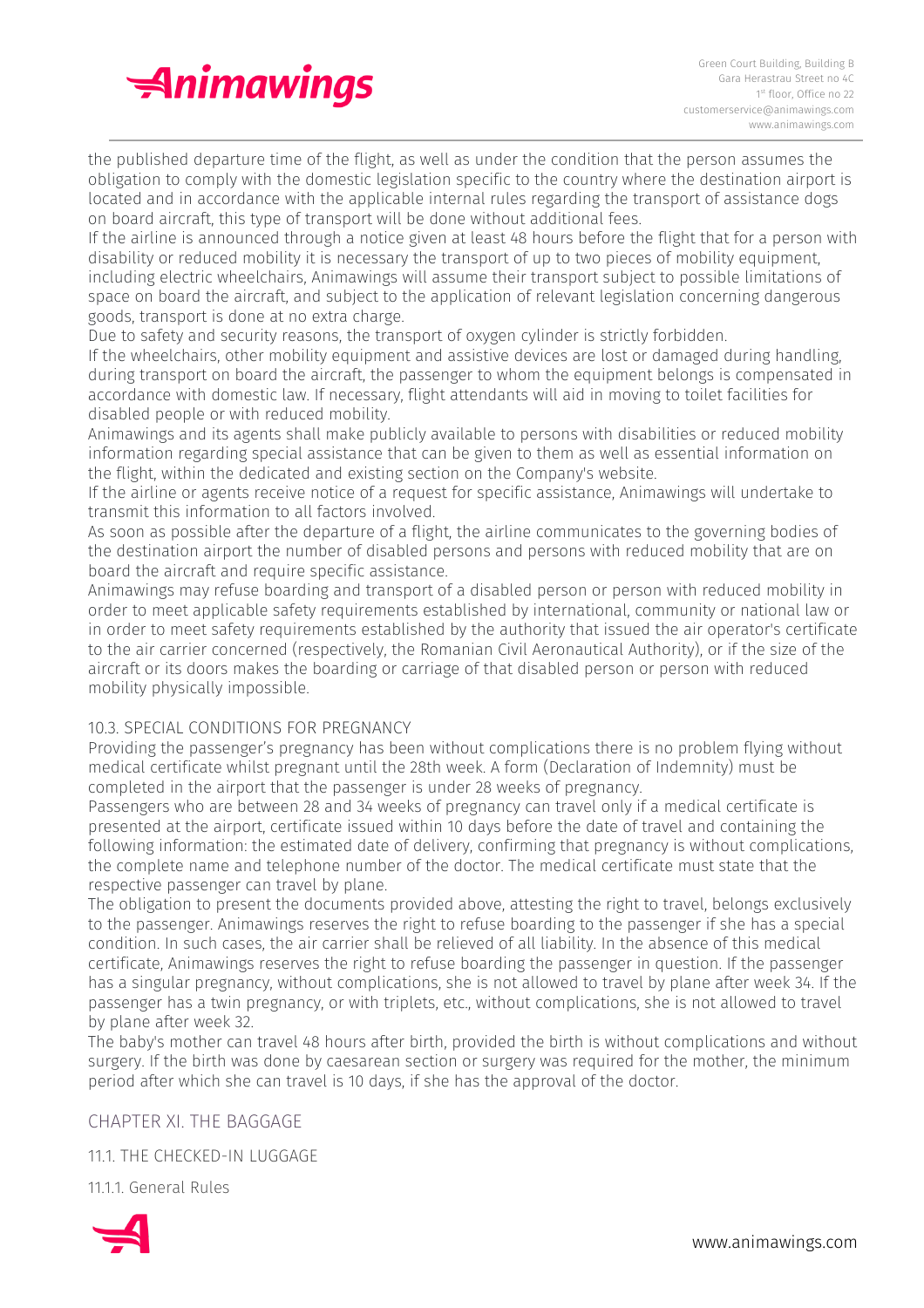

Each passenger is entitled to a maximum of 4 (four) pieces of baggage with the maximum dimensions of 100 x 80 x 30 cm (length x width x height) per piece and maximum weight of 23 kg per piece.

Each piece of luggage will be accepted based on the agreed fare base and accepted bundle; the airline reserves the right to collect extra costs for each piece of luggage accepted at the check-in desks. If the weight of a luggage piece is over 23 kg, Animawings can ask for extra charges to accept its transport. In any situation, the maximum weight allowance of a piece of luggage cannot be over 32 kg.

Baggage weight cannot be cumulated between two or more passengers.

Children up to the age of 2 (two) years old are allowed, free of charge, one piece of checked-in baggage, with a maximum weight of 23 kg. Strollers consisting of several parts, used for the infant, shall be considered checked-in baggage, and any additional baggage shall be charged in accordance with the baggage tariff for adult passengers.

Passengers travelling with children aged between 2 (two) and 5 (five) years of age are entitled to bring one stroller per child, free of charge. When the passenger hands over the hold baggage at the check-in counter, the baggage will be issued an Identification Tag, and it will enter the custody of Animawings to be transported to the destination. Animawings recommends passengers to write their name, address and a telephone number where he/she can be contacted, on the luggage. The hold baggage will be transported with the same aircraft as the passenger. If this is not possible for reasons beyond the control of the air carrier, Animawings has the obligation to transport the hold baggage to the destination which is written on the electronic ticket, in the shortest time.

#### 11.1.2. Transport of bicycles

Bicycles are accepted for transport only as checked-in baggage for a standard fee. The handlebar of each bicycle needs to be rotated and fixed along the frame, the pedals need to be removed, the wheels need to be deflated and the whole ensemble must be in a protected pack.

Animawings does not accept the transport of electric bicycle or any other sports equipment's which use any lithium battery. Animawings reserves the right to charge additional costs for each bicycle accepted at check-in.

#### 11.1.3. Transport of sports equipment

We accept the transport of golf sports equipment, skiing, water skiing, in exchange for an applicable fee. The transport of this type of sports equipment requires packaging in the appropriate cover for air transport and must not exceed the weight allowed for hold baggage (maximum 23 kg). Animawings reserves the right to charge additional costs for each piece of sports equipment accepted at check-in.

#### 11.2. COLLECTING AND DELIVERING THE LUGGAGE

The passenger has the obligation to collect the luggage once he gets to the destination indicated on his electronic ticket.

According to Chapter VI herein included in these General Terms and Conditions of Carriage, Animawings does not guarantee connections with other flights or with other means of transport. This is why Animawings is not responsible to transfer the passenger's luggage to other airlines, the customer being the one obliged to pick-up the luggage from the band and to register further, on the next flight.

If the luggage is not picked-up from the band and registered further, on the next flight, and not even collected in the next 30 calendar days starting with the initial moment it was registered in the deposit, this will be kept in the airline's custody for a deposit fee. If, after 30 days since the moment the luggage was deposited, the luggage is not claimed, Animawings can dispose of it without assuming any responsibility.

The right to collect the luggage belongs to its owner or to the legal representative who can present the identification tag of the luggage.

#### 11.3. BAGGAGE WITH DECLARED VALUE

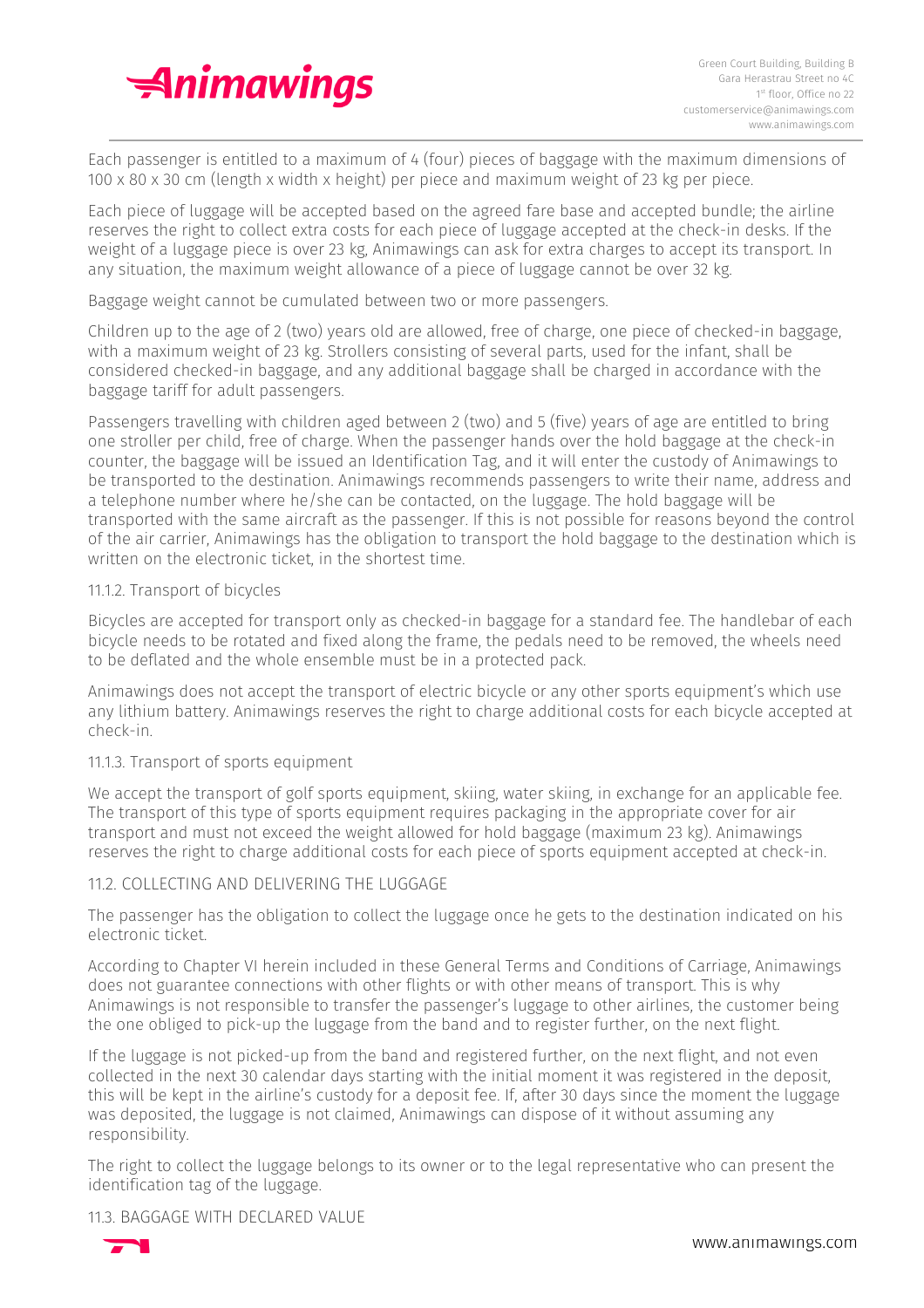

11.3.1. As an operating air carrier, Animawings will accept the carriage of baggage with declared value, only on condition that the specific additional service is added to the reservation of the passenger who wishes to carry the baggage with declared value.

11.3.2. In order to be able to carry a baggage with declared value, the passenger must add the specific additional service during the reservation, paying an additional fee in accordance with the Fees and [Tariff](https://animawings.com/en/taxes-and-tariffs) Rules [Section.](https://animawings.com/en/taxes-and-tariffs)

11.3.3. The value declared by the passenger cannot be higher than 500 EURO over the value provided by law, so that the air transport operator will be liable, only in case of loss of the luggage with declared value, up to the congruence of the declared amount.

11.3.4. The passenger cannot submit for carriage a baggage with declared value in unsuitable containers, e.g. cardboard boxes, bags, sacks, backpacks, soft-sided suitcases, etc., that cannot secure the integrity of the baggage.

11.3.5. The passenger must not include in the luggage with declared value the following items: money, jewellery, precious metals, keys, video cameras, computers, medicines, glasses, sunglasses, contact lenses, watches, mobile phones, personal electronic devices, important documents, cigarettes, tobacco or tobacco products or other valuables, business documents, passports, artifacts, paintings or other art and other identity documents.

11.3.6. The packaging of the baggage with declared value so that it is accepted on the flight is the obligation of the passenger, the air carrier will not assume any responsibility for the damage caused by the inadequate packing of the baggage with declared value.

11.3.7. If the handling agent who processed the baggage with declared value, during the check-in process, considers that special packaging is necessary, in order to ensure the integrity of the luggage and the items inside it, the passenger must comply with the requirements imposed by the handling agent, otherwise Animawings reserves the right to refuse the transport of luggage with declared value in accordance with its specific transport rules, and the luggage will be transported according to the general conditions of transport (as registered luggage without declared value). In such cases, the air carrier shall not be liable in accordance with the declared amount and the fee paid by the passenger shall not be reimbursed.

11.3.8. Animawings accepts to transport the luggage with declared value only if Animawings is is the air carrier on the respective flight segment.

#### 11.4. HAND LUGGAGE

11.4.1. Only one small carry-on bag is permitted free of charge. This must not exceed 6 Kg in weight and must not measure more than 40 cm x 28 cm x 20 cm. Depending on the fare base of the booked ticket, a second hand luggage up to maximum 10 Kg in weight and dimensions of 55 cm x 40 cm x 20 cm can be transported in the cabin. The total dimensions of each piece of hand baggage includes all its parts (i.e. wheels, handles, outer pockets, etc.). Any other personal items (i.e. a purse or bag), as well as any electronic devices (i.e. camera, tablet, laptop, etc.) must be included in this hand baggage.

Additionally, each passenger may bring in the cabin products purchased from Duty Free stores inside the airport, packaged and sealed in Duty Free bags.

Infants are not allowed a piece of hand baggage, but they may benefit from the advantages provided in article 11.1.1.

Musical instruments admitted by security control may be transported as hand baggage, provided they have maximum dimensions of 80 cm x 40 cm x 23 cm (length x width x height) and maximum weight of 10 Kg. If a musical instrument exceeds the specified dimensions and/or weight, the passenger shall be charged the amount equivalent to an additional seat, if one is vacant, in order to ensure transport of the instrument in the cabin.

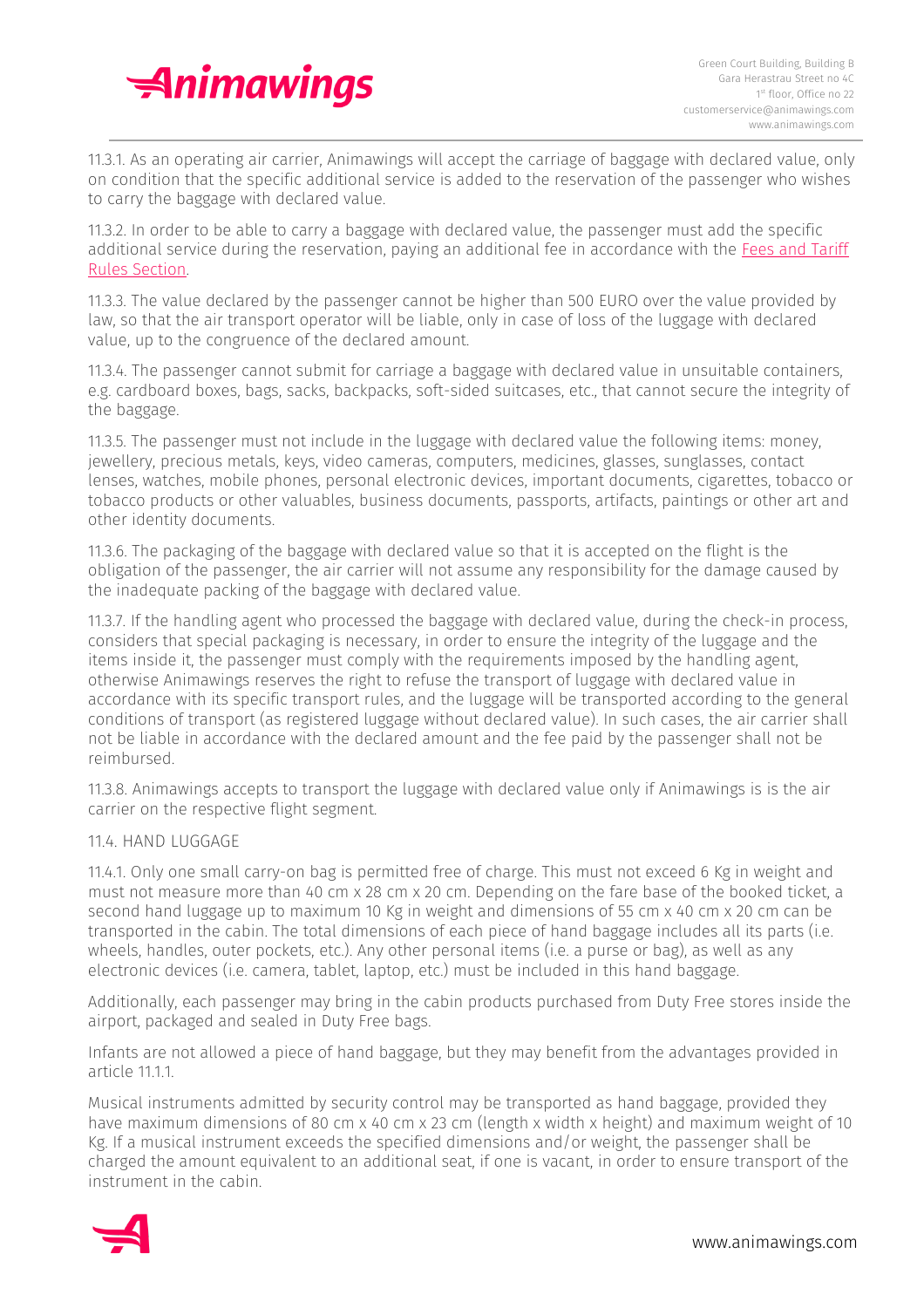

In case the passenger wants to transport a fragile baggage, with dimensions and weight exceeding those of a hand luggage, the baggage can be carried on an additional seat, mandatory a window seat and adjacent to the passenger's seat, and by respecting the following conditions:

a) to have the minimum dimensions higher than the maximum allowed for hand luggage, respectively 55 cm x 40 cm x 20 cm (length x width x height).

b) to fit in the maximum dimensions, respectively 140 cm x 43 cm x 30 cm (length x width x height), if the luggage will be placed on the floor, and 60 cm x 43 cm x 50 cm length x width x height), if the luggage is placed on the seat.

c) to be properly packed so that its outer surfaces do not have sharp protrusions.

- d) be fastened with the seat belt throughout the flight
- e) not to exceed the weight of 50 kg.

The passenger needs to transport the hand luggage on his own, without introducing into the cabin any stroller or to create any damage or to disturb the other passengers on board.

11.4.2. If a passenger arrives at the boarding gate with a piece of carry-on luggage, which does not comply with the dimensions or weight specifications in article 11.4.1, or with an additional cabin bag, the passenger will have to pay an urgent baggage processing fee. The respective baggage will be processed and transported as checked-in baggage.

11.4.3. In compliance with the Conditions of Carriage, prior to boarding all passengers must weigh their carry-on baggage to ensure it fully meets size and weight requirements (including handles, wheels and any possible protrusion). This service is available at the check-in desk and at the boarding gate. The check-in/ boarding personnel have the right to check passengers' baggage to ensure it fully complies with provisions of these Conditions of Carriage.

11.4.4. The airline reserves the right to refuse transport of any carry-on baggage not complying with the provisions of article 11.4.. Passengers who fail to comply with the Conditions of Carriage for carry-on baggage may be refused boarding should they not allow their baggage to be stored in the aircraft hold. Animawings will not be held accountable for any damage caused by passengers, should they refuse to comply with these conditions of carriage.

# 11.5. ITEMS UNACCEPTABLE IN THE BAGGAGE

It is forbidden to include in the luggage of passengers objects that could endanger the safety of the flight, the aircraft or the passengers, the items provided in the Technical Instructions for the Safe Transport of Dangerous Goods by Air issued by the International Civil Aviation Organization (ICAO), in the instructions of the International Air Transport Association (IATA) and in our regulations (further details are available upon request), as per example:

#### a) Radioactive Materials.

b) Weapons and firearms, lethal or non- lethal ammunition, other than those used for hunting or sport. The following shall be an exception to this rule:

- Weapons and firearms and ammunition for hunting or target shooting which may be transported only as Checked-in Baggage according to our Conditions of Carriage. These must be unclamped into components, packed accordingly, and separated from the related ammunition. Ammunition must be transported pursuant to the Regulations on the Carriage of Dangerous Goods issued by ICAO and IATA. Such items must be declared at check-in.

- Panoply weapons, swords, daggers, and other similar items which may be carried only as Checked-in Baggage according to our Conditions of Carriage. These shall be declared at check-in.

c) Tools and other objects for cutting / drilling / blunting carried only as Checked-in Baggage according to our Conditions of Carriage. Such items shall be declared at check in.

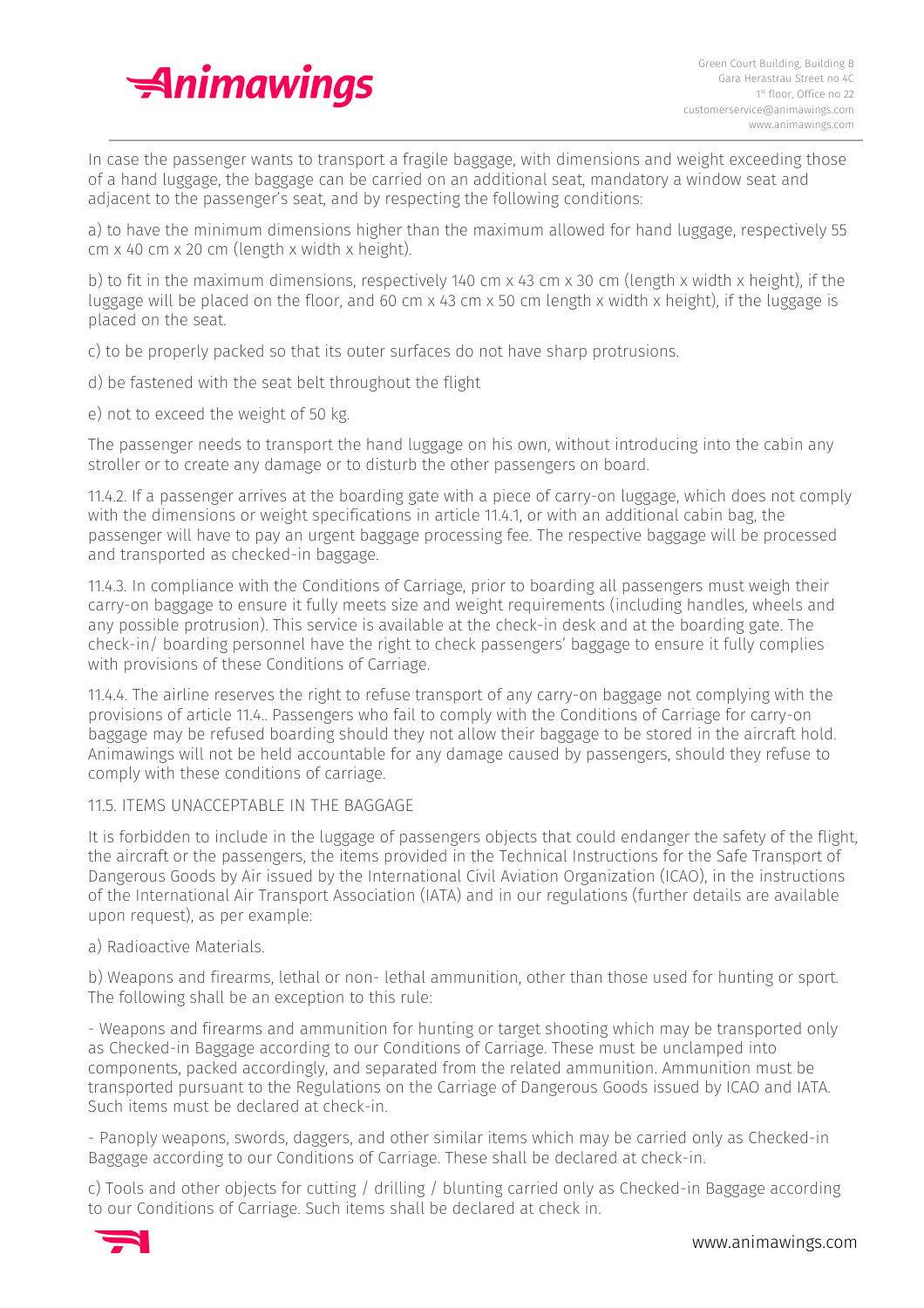

d) You must not introduce in your Checked-in Baggage money, jewellery, precious metals, laptop computers, personal electronic items, important papers, documents, passports, or other identity documents.

The failure to observe such recommendation exonerates us from any liability related to the loss, deterioration, or destruction of the above-mentioned items, which may occur during handling or transportation.

#### 11.6. LIVE ANIMALS

11.6.1. Animawings accepts, in the passenger's cabin, to carry small living animals belonging to the PET category (pet + cage with a total of maximum weight of 8 kg.) only cats or dogs, in special cages with the maximum dimensions of 45x30x23cm, the owner having the responsibility to transport the cage under the seat in front. The cage of the animal must be provided by the passenger and correspond to the conditions of size and weight, as well as the requirements of solidity, protection of the animal and of the persons and surrounding objects. No more than 4 (four) animals are allowed on board. In this case, the transportation is done against a fee per pet, per flight segment, purchased via our web page or at the airport as part of the check-in procedures.

It is permitted to transport more animals in one cage if a decent comfort is provided to stand or lay simultaneously without touching each other but respecting the weight and limit allowed. In this case, the transportation is done against a fee per cage, per flight segment, purchased via our web page or at the airport as part of the check-in procedures.

Passengers traveling with infants cannot also travel with a PET.

Passengers traveling with PET (dog or cat  $+$  cage of maximum 7 kg) in the plane cabin must go to the check-in desk in the airport at least 90 minutes before departure, with the documents mentioned in art. 11.6.2., to carry out the necessary formalities related to the PET. Passengers traveling with PET are required to go to the check-in desk even if the online check-in was made and/ or passengers have no baggage to register. An additional PET can be transported in the cabin only if an additional seat is purchased.

11.6.2. In order to travel with a pet in an EU state, live animals must meet the following requirements:

- have a microchip implanted under the skin;

- have a health certificate;

- have a valid rabies vaccine, in accordance to the following EU legislation: http://ec.europa.eu/food/animals/pet-movement/eu-legislation/non-commercial-eu\_en

- have a passport for animals, issued by the veterinarian.

11.6.3. For passengers traveling with a pet in cabin, the allocation of seats will be on the penultimate row, in order not to create any discomfort to other passengers. In case there are more PET animals on board, Animawings reserves the right to separate the passengers and assign them at least 10 (ten) rows apart, to avoid any loud interaction between animals.

#### 11.7. HUMAN REMAINS

The transport of human remains is allowed under the following conditions:

1. If the transport of human remains is done in a coffin, this can be arranged exclusively through the cargo service.

2. If the transport of human remains is done in an ash urn, this can be done either in the checked-in baggage, in compliance with the provisions of art. 11.1.1. either in the hand luggage or as hand luggage, in compliance with the provisions of art. 11.4.1, or through the cargo service.

In the case of transporting urns with ash, these must meet the following conditions: the packaging must ensure tightness and total discretion throughout the journey and be made of a material that allows X-ray inspection (therefore not lead or titanium). The passenger carrying human remains in an ash urn must

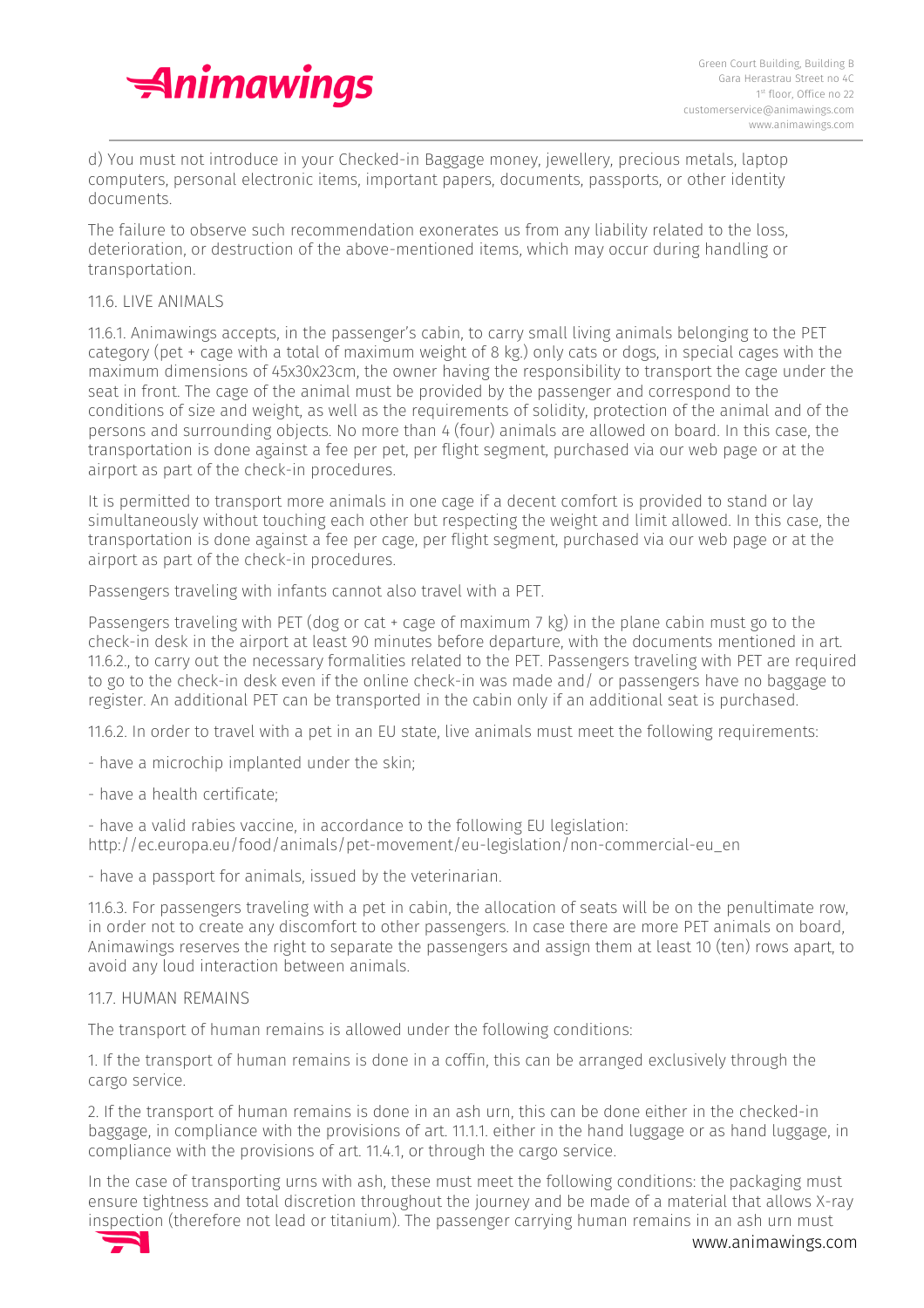

have all the documents required by the competent authorities at the points of departure, transit and destination. Animawings is not responsible for the conditions of acceptance of the urns with human ashes of other airlines that operate possible flights in connection.

## 11.8. WEAPONS AND AMMUNITION

11.8.1. To transport a weapon, the passenger must comply with the legislation for weapons and ammunition and must have a permit to carry it. Weapons can only be transported as hold baggage, in accordance with the company's Transportation Rules. Firearms are transported disassembled according to the laws governing the Weapons and Ammunition Regime and properly packaged, separated from the related ammunition. The ammunition is transported according to the ICAO and IATA Dangerous Goods Transport Rules. Weapons and ammunition must be declared at check-in. According to IATA regulations, a passenger cannot carry more than 5 kg of ammunition per flight.

11.8.2. There is a tax for transporting a weapon, payable online or at the check-in, as a special service request.

# CHAPTER XII. SCHEDULES, DELAYS, CANCELLATION OF FLIGHTS

## 12.1. SCHEDULE

12.1.1. Animawings operation schedule is the one published in the booking system on the official website and on the flight ticket. The flight times appearing in the schedule may be changed during the period comprised between the date of publication and the date on which the passenger's travel is scheduled. Any amendment occurring in the schedule shall be introduced in the booking system on the Animawings website.

12.1.2. Before confirming the reservation, Animawings will inform the passenger of the flight schedule valid on that date, which shall be printed on the Electronic Ticket received as a result of making the booking and confirming the payment. Animawings will make every effort to inform the passenger of any changes in the flight schedule, by all means available to the air carrier (e-mail / telephone / handling agent), which is why we recommend that the contact details provided in the reservation are of the passenger.

#### 12.2. FLIGHT CANCELLATION

12.2.1. If a flight is cancelled or not carried out according to the flight schedule specified on the flight ticket, with the consent of the passengers, Animawings will act as follows:

a. It will transport the passenger with the first flight of the air carrier to the final destination of the passenger, within the available seats, without paying additional taxes and in case it is imposed, it will extend the validity of the flight ticket,

or

b. Will refund in full the amount paid by the passenger, the Company's liability ceasing from that moment.

#### CHAPTER XIII. REIMBURSEMENT

13.1. Pursuant to the terms provided herein, no Electronic Ticket shall be refunded, with the exception of tickets where the fare base allows a partial cancellation and refund.

13.2. If Animawings cannot fulfil its transport obligation, it will refund the tariff paid or part of it in accordance with this article:

a. Full refund of the amount written on the flight ticket, in case the flight has been cancelled and there is no possibility to offer an alternative.

b. In case the flight of a segment of the route registered on the flight ticket is cancelled, the amount returned to the passenger will be equal to the difference between the fare paid for the entire route and the fare applicable on the non-travelled segment.

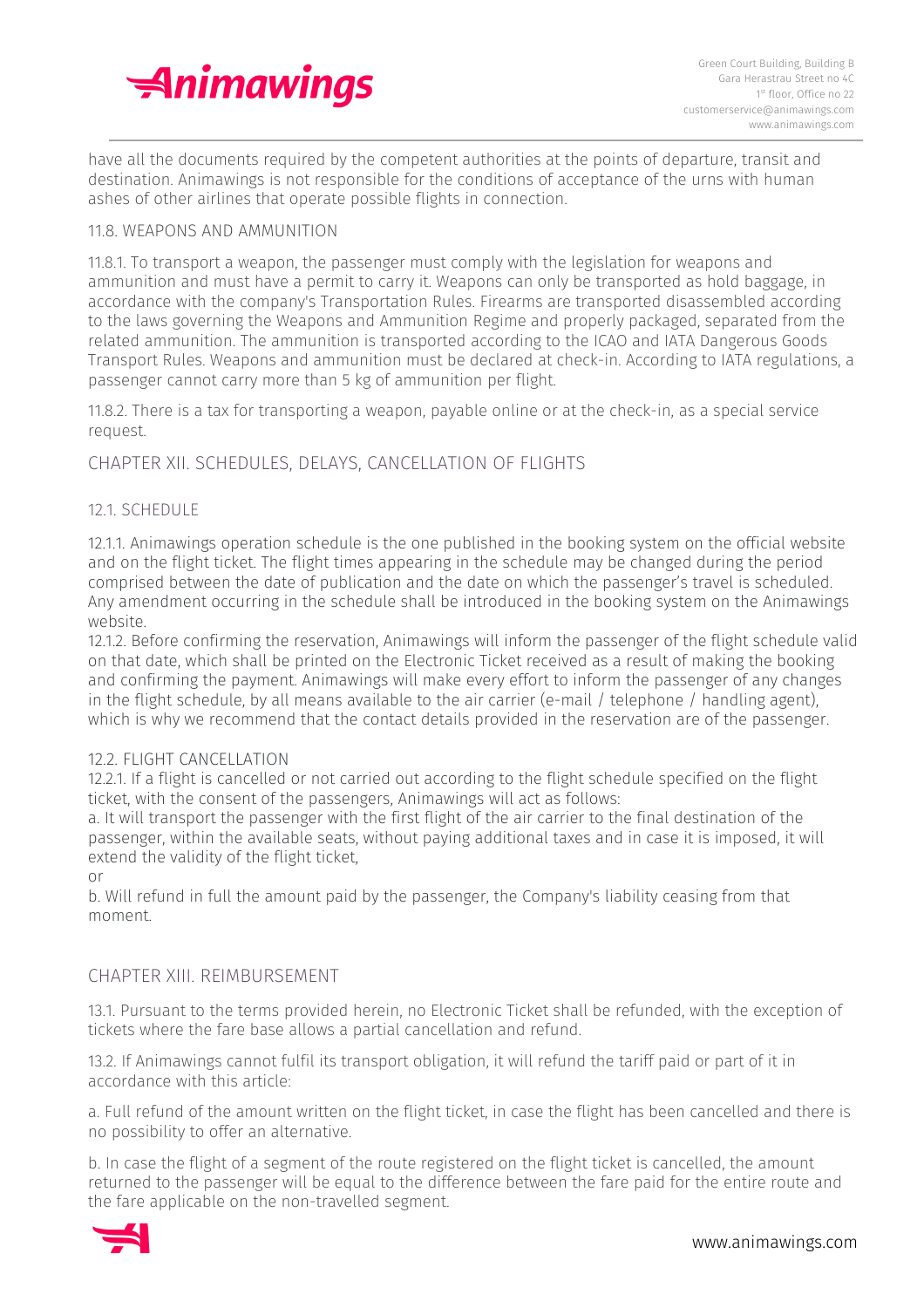

13.3. Reimbursements shall be made only to the persons whose name is specified on the Electronic Ticket or to those who made the payment, against submission of the unused ticket or coupon and of the payment receipt.

13.4. The applications for reimbursement shall be made in writing and sent to the airline by using the online contact form available on the official website.

13.5. The reimbursement shall be made in the same currency as the one used for the payment of the Electronic Ticket.

13.6. If the passenger accepts another form of reimbursement (additional services of the Company / vouchers / credit), the provisions hereof shall apply to the respective form of repayment.

# CHAPTER XIV. CREDIT/ VOUCHER/ EMD

A credit (voucher) represents a discount that Animawings offers to its passengers when purchasing new tickets. There is no physical or electronic credit. It will be used only as means of payment when booking new tickets and/or Animawings services. The validity of the credit will be communicated to the passenger when it is granted. The credit can only be used through the Customer Service Department.

The voucher or EMD (Electronic Miscellaneous Document) represents a document with a unique identification code offered by Animawings to its passengers for future purchases (tickets/ services). The voucher or EMD can be used by calling our Customer Service Department or on the official website of the airline.

If the passenger has accepted an alternative form of reimbursement or compensation, he/she cannot reverse the decision.

# CHAPTER XV. CONDUCT ABOARD AIRCRAFT

# 15.1. GENERAL ISSUES

A turbulent passenger is a person who commits any of the following acts on board an aircraft, from the moment the aircraft door is closed, before take-off, until the moment it is opened, after landing, and during its processing (check -in / boarding), regardless of when it is done:

- aggression, intimidation or threat that may endanger public order and tranquillity on board the aircraft or the safety and security of persons or their property;
- deliberate recklessness or damage to the aircraft, equipment, structure and related equipment, and which may endanger public order and tranquillity on board the aircraft or the safety and security of persons or their property;
- intentional communication of false information, which endangers the safety and security of the aircraft;
- refusal to follow a legal instruction given by or on behalf of the aircraft commander by a crew member, in order to ensure the safety and security of the aircraft or of persons and property on board or in order to maintain order and discipline onboard the aircraft;
- refusal to comply with the legal instruction regarding the smoking ban on board the aircraft;

In accordance with the Tokyo Convention, and taking into account the above, the commander of the aircraft has the authority:

- to prohibit access to the aircraft of the person in an inadequate condition, in case this could endanger the safety of the aircraft or its occupants;
- to disembark any person or any part of the cargo which he considers, from his point of view, to be a potential danger to the safety of the aircraft or its occupants, the passenger being in an

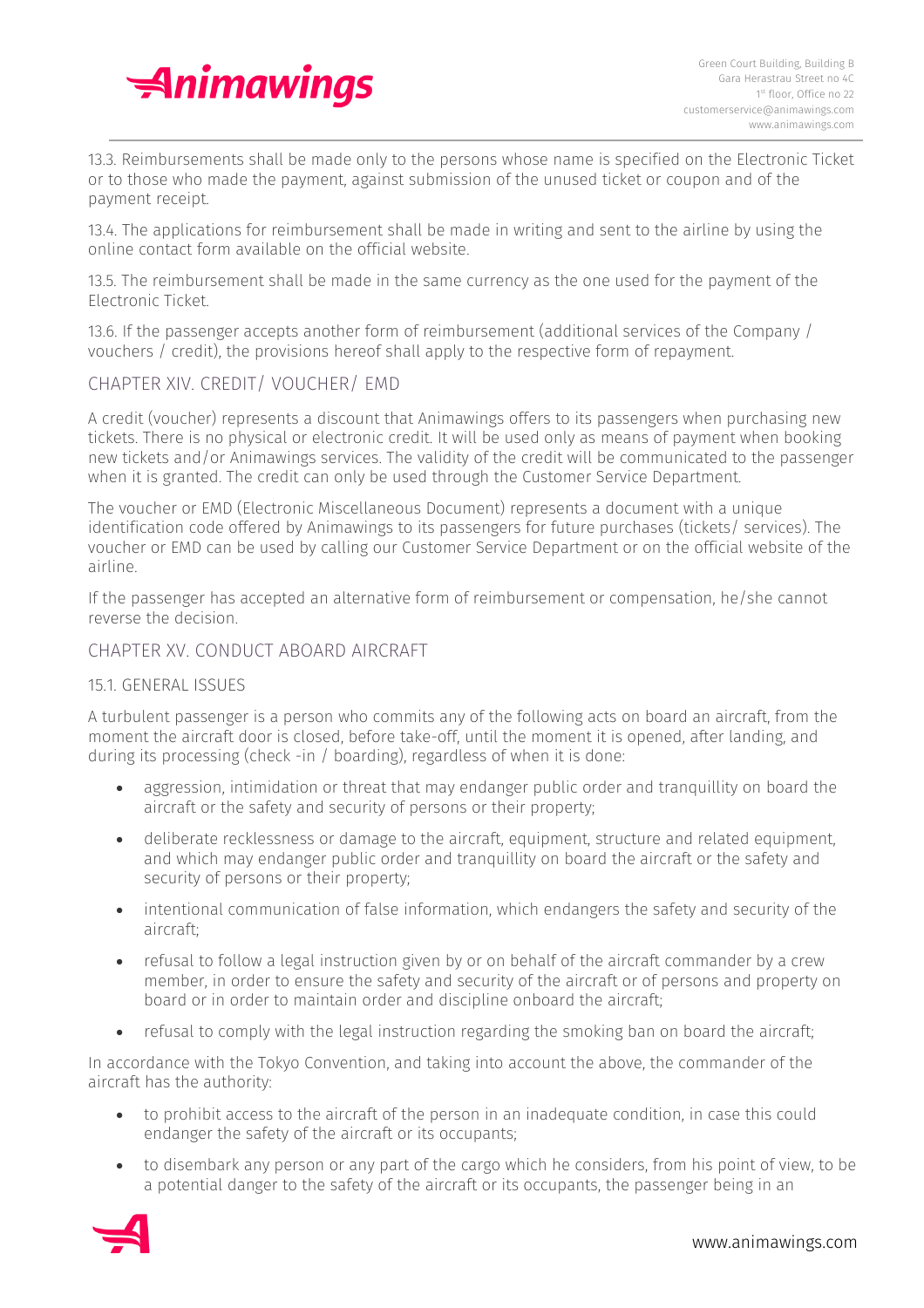

improper condition or behaving inappropriately having no right to a refund or compensation and with the possibility that he/she will be denied a future flight;

• to decide to land at the nearest airport in order to disembark the turbulent passenger.

If the inappropriate behaviour of the turbulent passenger results in the accomplishment of an act that contains the elements of a possible contravention or crime, the Airline will report both this inappropriate behaviour and its consequences to the competent authorities in order to initiate a possible contravention or criminal investigation for actions taken by the turbulent passenger on board the aircraft. In the event that due to the misconduct of the passenger, the air carrier is forced to divert the trajectory of the aircraft to a new destination, other than the one previously established, for the passenger in question to be disembarked, the latter will bear all costs following this forced landing, including any penalties imposed on the air carrier by the competent authorities of the country in which it landed. The passenger is not allowed to consume alcoholic beverages, other than those served or sold by the crew members, on board the aircraft. The air carrier reserves the right to refuse to serve alcoholic beverages to any passenger who is in an inadequate condition, in order not to harm the safety and security of the flight.

## 15.2. ELECTRONIC DEVICES

Due to flight safety reasons, Animawings may forbid or restrict the use of electronic devices onboard the aircraft, including mobile phones, laptops, mobile recorders, portable radios, CD players, electronic games or transmission/reception devices, including remote controlled toys or any similar devices.

## CHAPTER XVI. ADMINISTRATIVE FORMALITIES

#### 16.1. GENERAL ISSUES

16.1.1. The passenger is entirely responsible to obtain all documents and visas necessary for his/her travel.

16.1.2. Animawings is not liable for the consequences resulting from the impossibility to obtain the necessary documents or visas.

#### 16.2. TRAVEL DOCUMENTS

Before the flight, the passenger must submit all exit, entry and health documents or other documents required by the laws, rules, orders, or requirements of the countries involved and he/she must allow the airline to make and keep copies of such documents. Animawings reserves the right to refuse carriage of passengers if they do not comply with the above requirements or if their travel documents are not appropriate.

#### 16.3. NECESSARY VISAS

Given the international relationship involved in passenger transport, each passenger has the obligation to have all the rights to enter the territory of the destination country. All necessary information can be checked by visiting the official websites of the Boarder Police of the destination country or by calling the local embassy/ consulate/ representation in the destination country.

For more information, passengers can check the below official websites: https://www.politiadefrontiera.ro/, https://www.mae.ro/en.

#### 16.4. REFUSAL OF ENTRY IN THE DESTINATION COUNTRY

If the passenger's entry in a certain country is refused, he/ she is liable to pay all fines or fees imposed on Animawings by the government of the respective country and the cost he/ she paid for his/ her carriage from that country. Animawings shall not pay back the tariff the passenger paid for his/ her carriage to the country where his/ her entry was prohibited.

16.5. PASSENGERS ARE RESPONSIBLE FOR FINES, DETENTION COSTS, ETC.

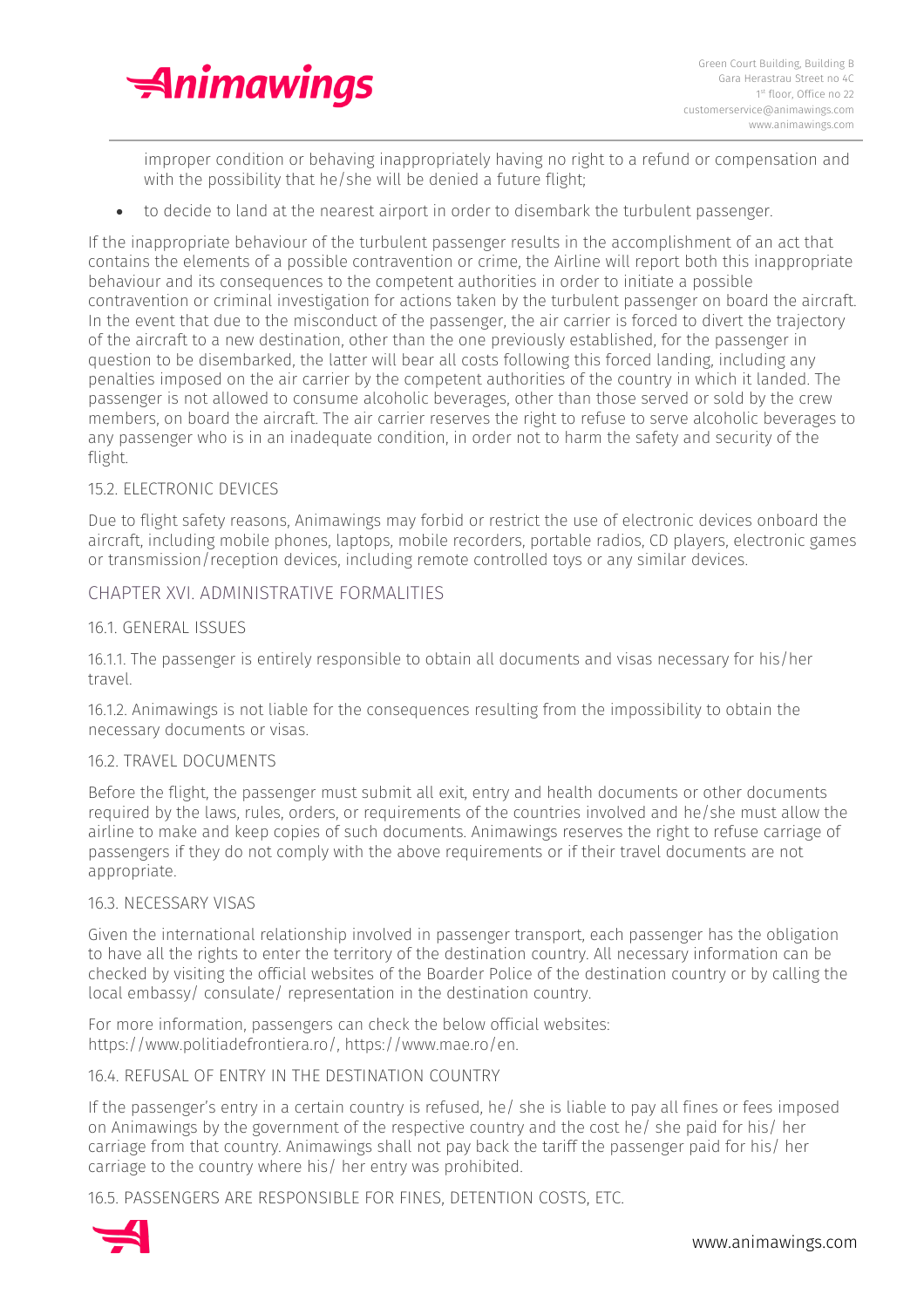

If the airline is compelled to pay fines or penalties or to incur expenses resulting from the passenger's failure to observe travel-related laws, rules, orders, or requirements of the countries involved or from his/ her impossibility to submit the necessary documents, the passenger shall pay back to the airline, upon request, any related amount or expense. For such purpose, Animawings may use the equivalent amount of the unused segments on his/ her Electronic Ticket or any other funds which belong to the passenger but are in our possession and if this is not enough, the air carrier may turn against the passenger to recover the full outstanding amount.

# 16.6. AIRPORT CUSTOMS AND SECURITY INSPECTION

Upon request of the customs personnel or of another governmental official, the passenger will have the obligation to submit his baggage to the customs inspection. Animawings shall not be liable for any loss or damage occurring during such verifications or due to his/her failure to observe such requirements.

Prior to boarding, the passenger has the obligation to undergo the security check, both for him/her and his/her baggage.

## 16.7. INTERRUPTION IN CASE OF EMERGENCY DURING THE FLIGHT

If one passenger gets sick when he/ she is onboard the aircraft and Animawings deems necessary an emergency landing on the nearest airport in order to receive the necessary medical assistance, the passenger will be liable for the payment of the medical expenses and the accommodation costs for his/ her family or friends accompanying him/ her and for the future costs related to his/ her carriage from the unplanned stop point to the final destination. Animawings strongly recommends passengers to have a medical and transport insurance valid for the period of travel.

#### CHAPTER XVII. LIABILITY FOR DAMAGE

# 17.1. GENERAL CONDITIONS OF LIABILITY

Animawings' liability shall be determined by its General Terms and Conditions of Carriage. Animawings' liability is limited, and the airline strongly recommends to its customers to take out adequate insurance for the travel they are planning to make.

Except for the cases provided by the Romanian and EC Regulations, Animawings' carriage shall be subject to the rules and limitations in connection with the liability established by the Montreal Convention provided that the carriage is an international carriage to which the Convention applies. Except in the cases provided for by international law, the air transport performed by Animawings is subject to the rules and limitations related to the liability established by Regulation (EC) no. 261/2004 only if the transport is a community one. Any liability of the air carrier for damages shall be reduced if the passenger, by any negligence, error or omission on his part, favours, causes or contributes to the damage. The air carrier will only be liable for damage that occurs during the flight or on the flight segments where the flight number with our code (AWG) appears in the carrier's box on the travel ticket for that flight or flight segment.

#### 17.2. LIABILITY FOR CARRY-ON BAGGAGE

Animawings is not liable for the loss or lack of contents of the passenger's Carry-on Baggage.

# 17.3. LIABILITY FOR CHECKED-IN BAGGAGE

Animawings' liability for the loss or lack of contents of the Checked-in Baggage shall be restricted to SDR 19 per kilogram. The value of the compensation will be determined according to the weight registered at the moment of handing over the hold baggage, and not according to the value of the missing or damaged objects. In the exceptional case that the weight of the Checked-in Baggage is not recorded upon check-in, the indemnity shall be calculated at the standard weight of 23 kilograms. If the hold baggage is damaged, it will be compensated according to its wear. Wear will be calculated as follows: in the first year of use, wear represents 20% of the purchase value, according to the purchase receipt. Starting with the second

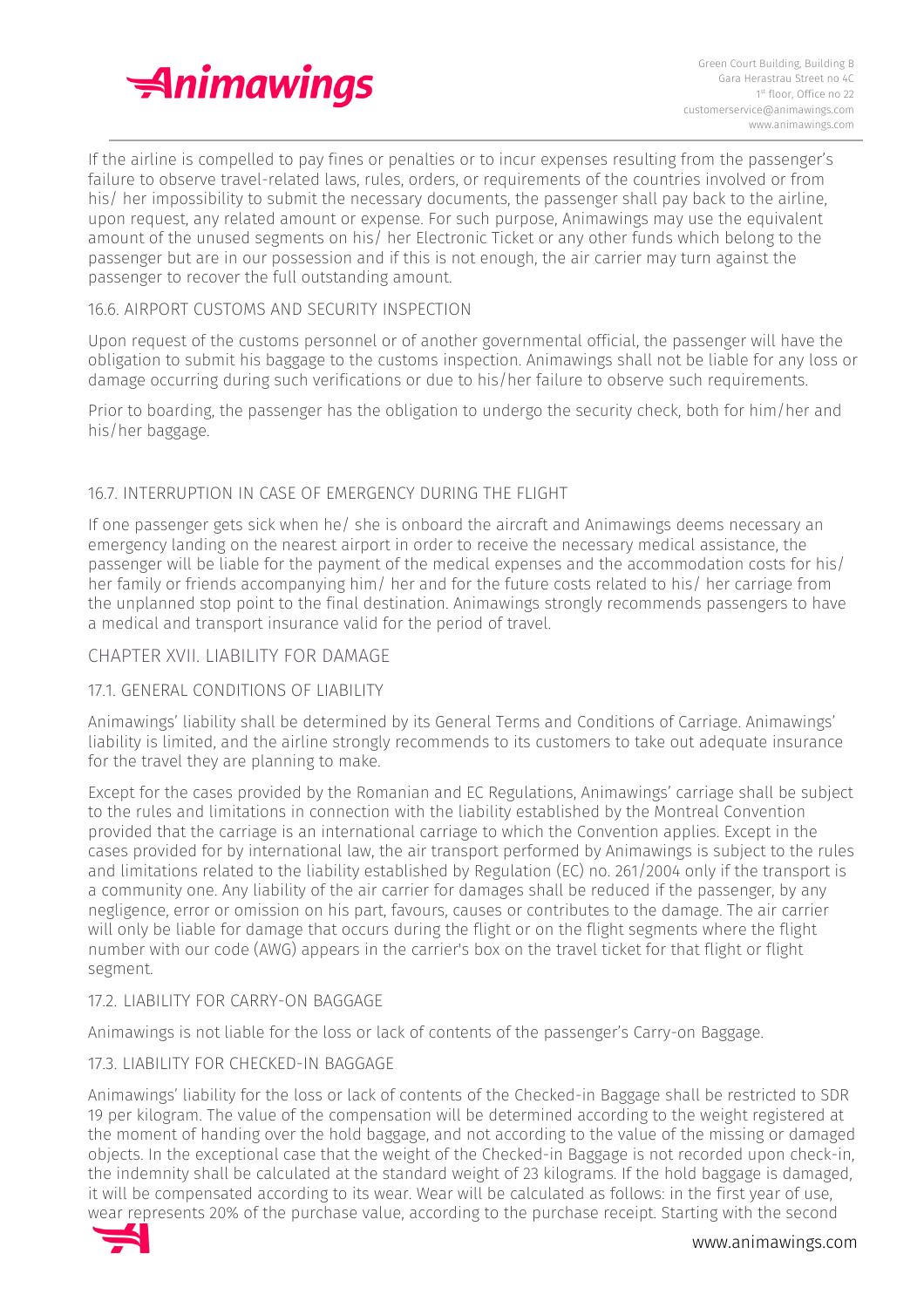

year, 10% is added to the value of the wear for each subsequent year of use. The air carrier does not assume responsibility for luggage stained with certain substances (wine, oil, food or similar) or for those that have suffered minor damage (for example: scratches, rupture of the seam caused by excess weight, and not only, cipher, keys, broken locks, broken side handles, wheels and any luggage accessories). If the passenger shows up at the check-in counter with damaged luggage, it will be picked up and labelled with the Limited Release label, and the air carrier will have no responsibility for the condition of the luggage. If the passenger transports prohibited objects in accordance with art. 11.5 in the hold baggage, the air carrier is not liable for damage caused to them. If the hold baggage contains perishable or spoiled goods (food, beverages), the air carrier reserves the right to remove and house such contents, without the passenger being compensated.

The air carrier is not responsible for:

• damage of the hold baggage, to the extent that it occurred as a direct or indirect result of improper quality of baggage, a defect or defect in material / shape or overloading it;

• damage caused at the Security control;

• superficial damage resulting from the normal handling of checked baggage handed over for transport, such as: loss / destruction of tightening / securing belts, minor cuts and scratches, flaking, loss / damage of items attached to the luggage that were not provided by the manufacturer and not affects the normal, subsequent use of luggage (padlock, name tags, straps, covers, etc.).

The Terms and Conditions of Travel do not cancel exclusions or limitations of liability present in the international, European regulations or in the internal laws in force unless this is expressly specified. If the holder's hold baggage is delayed, the air carrier is liable for proven damages, only if it has not taken all necessary measures to avoid such damage or if it has been impossible to take such measures. The compensations offered by the air carrier for the delayed luggage, regardless of the expenses incurred by the passenger during this period, are the following:

- between 1 3 days, the amount of 30 euros is offered (for this whole period);
- between 3-5 days, the amount of 50 euros is offered (for this whole period);
- between 5-7 days, the amount of 70 euros is offered (for this whole period);

• between 7 - 21 days (if the luggage is identified on the 21st day), the amount of 100 euros is offered (for this whole period).

If the passenger, intentionally or negligently, contributed to the occurrence of damages, the value of the claims will be reduced by the amount related to his/her contribution.

# 17.4. LIABILITY IN CASE OF ACCIDENTS

According to European Regulation (CE) No. 889/ 2002 of The European Parliament and Council, from 13 May 2002, bringing changes for European Regulation (CE) 2027/ 1197 of the Council, from 09 October 1997, regarding the liability of the air carrier, if there are situations which may result in the death, hurting or bodily injury of the Passenger further to an accident occurring onboard an aircraft of our company or during the embarking and disembarking operations during a flight performed by Animawings, the airline compensation is not limited financially.

For any damages up to the amount of SDR 113,000, the air carrier cannot contest the claim for compensation. For this amount, the air carrier can defend itself against any compensation, by proving that the airline and its agents respected the necessary measures in order to avoid the damage or by proving that for the airline and its agents was impossible to apply the necessary measures. In case the air carrier proves that the damage was produced or favoured by the passenger 's negligence, the airline may be relieved in whole or in part of liability.

The airline shall make, without delay and during a period that does not exceed 15 days after the date when the identity of the person entitled to compensation was established, advance payments to the

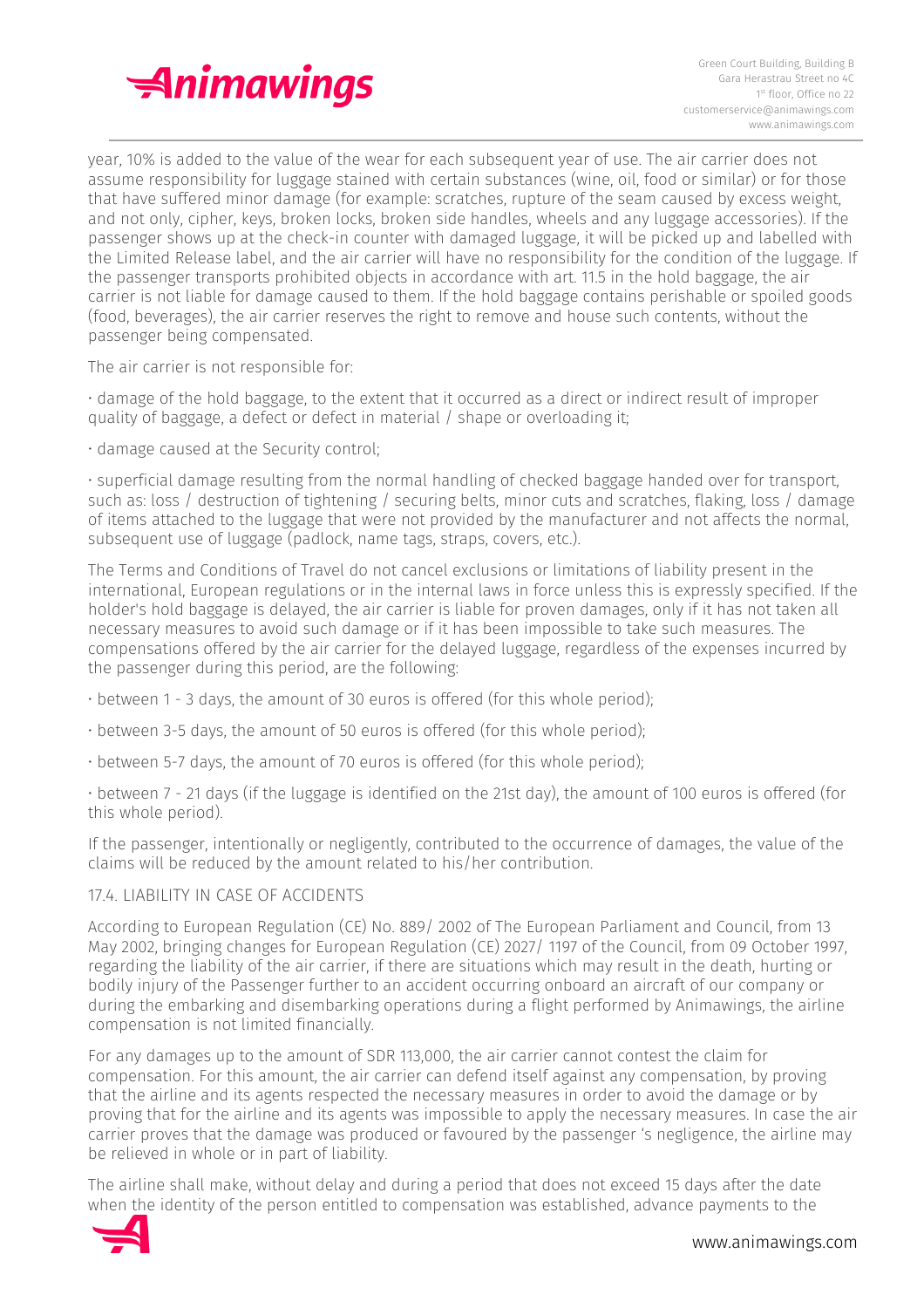

person having immediate economic needs, proportionally to the damages incurred (the amount shall not be lower than SDR 15,000 per Passenger in case of death).

Any advance payment shall not represent acceptance of liability and may be reduced from next payments, but it shall be returned if the negligence of the Passenger or of the person who received the payment caused or contributed to the damage, or if the person who received the payment is not the person entitled to compensation.

## CHAPTER XVIII. DEADLINE FOR SUBMISSION OF CLAIMS OR ACTIONS

For any irregularity (loss/ damage/ theft of baggage), the passenger must report to the Animawings Lost & Found Office, located in the airport baggage claim area, for the PIR (Property Irregularity Report) to be made before leaving the airport. If the passenger whose luggage has been delayed / lost / damaged does not submit a PIR report before leaving the baggage claim area at the arrival airport, the air carrier will decline responsibility.

18.1.1. Receipt of the baggage by the holder of the Identification Tag without registering a PIR, before leaving the baggage claim area of the airport of arrival, represents sufficient proof that the luggage was delivered, in good conditions and in accordance with the Transport Agreement, by the carrier.

In accordance with (EC) Regulation no. 889/2002 of the European Parliament and of the Council of 13 May 2002 amending Regulation (EC) no. 2027/1997 regarding the liability of the airline operators in case of accidents, in case of loss or damage of a checked baggage, the passenger must file a written complaint within 7 (seven) days from the registration of the PIR, and in case of delayed baggage, the passenger is obliged to file a written complaint within 21 (twenty-one) days from the registration of the PIR.

18.1.2. It is mandatory for passengers to ask for a copy of the completed property irregularity report (called PIR) when any type of damage is noticed. This report is filled-in by an employee of the Lost and Found department in the airport with the information provided by the passenger. The PIR is not an official complaint, it is an internal document of the airline/ handling company used to identify the luggage. The passenger must attach the RIP to the claim made in accordance with the above article, in order for it to be considered valid.

18.1.3. The airline responsibility stops in the moment the checked-in luggage is placed on the baggage belt, in the airport of arrival. Animawings will not be held responsible for luggage mistakenly identified by another passenger. The passenger who mistakenly identified the baggage is responsible for all costs incurred by both passengers involved. The authority who is in charge with these cases is the Police from the airport of arrival.

18.1.4. In case the passenger wants to contact the Lost & Found Department of Animawings, the contact details are the ones written on the PIR. In case the baggage was not recovered in the above time (max. 5 days), the passenger can contact directly Animawings.

#### 18.2. LIMITATION OF ACTIONS

In accordance with the relevant European Regulations, any claim for compensation / indemnity in accordance with the Travel Terms and Conditions must be submitted within 2 (two) years from the date of arrival of the aircraft or from the date on which the aircraft was to arrive. In this case, any legal action opened after the expiration of the term provided above, is considered prescribed.

#### 18.3. TIME OF RECEIVING AND OF RESPONSE TO COMPLAINTS

If the passenger has a dissatisfaction with the Animawings services, he/she can submit a request / complaint to the air carrier by using the e-mail address: **customerservice@animawings.com** or by sending his/ her written complain to the below address: Anima wings Aviation SA, 4C Gara Herastrau Street, Green Court Building B, 01st Floor, 02nd District, Bucharest, Romania.

The airline undertakes to reply to any type of complaints (to which all necessary documents / evidence has been attached) within 60 days of receipt.